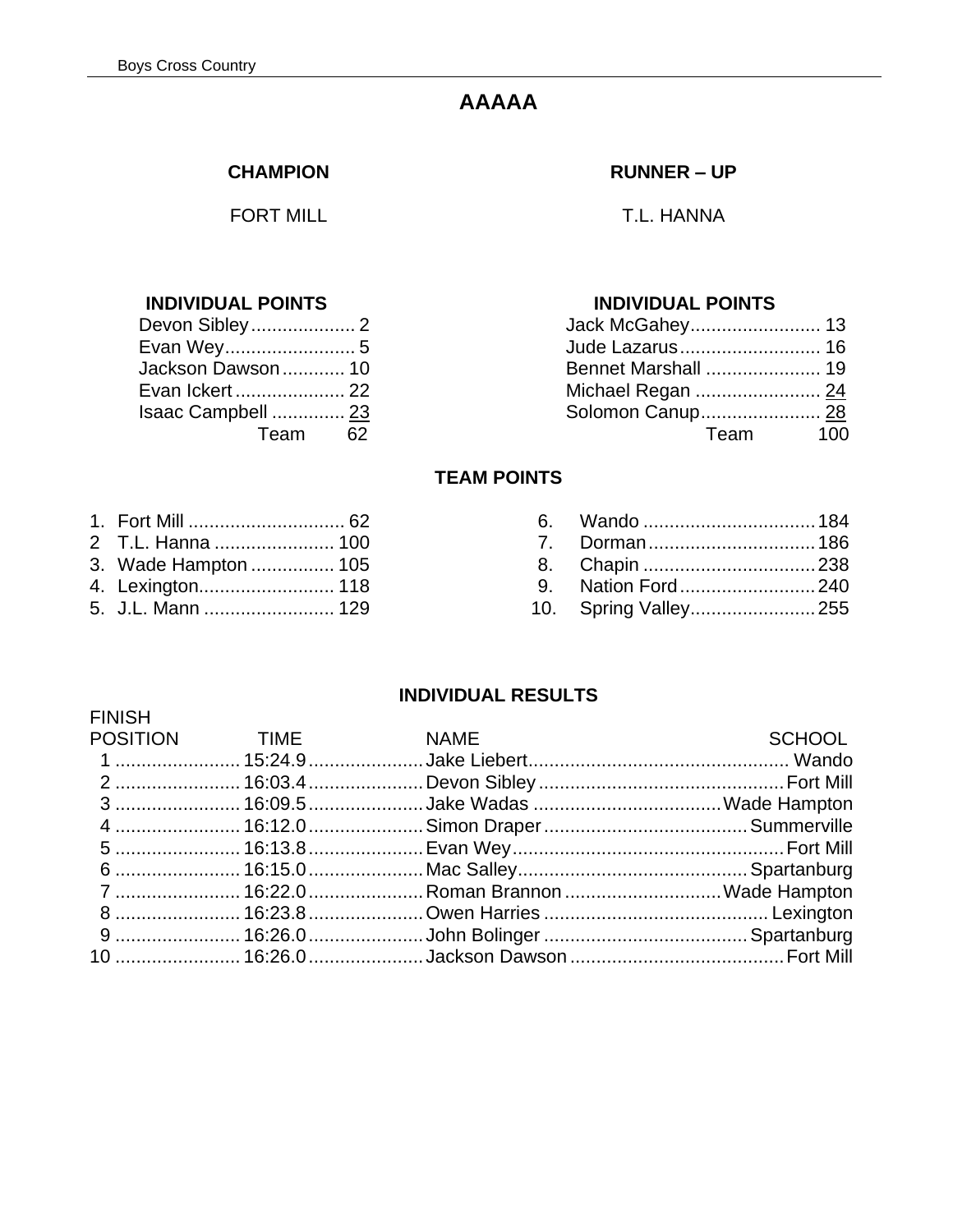# **AAAA**

## **CHAMPION**

### **GREENVILLE**

| Knox Young 2    |     |
|-----------------|-----|
| Alex Lear 10    |     |
| Roger Brown  12 |     |
| Jack Hart38     |     |
| David Lowe  42  |     |
| Team            | 104 |
|                 |     |

1. Greenville............................... 104 2. Catawba Ridge ................. 114 3. AC Flora.......................... 146 8. York .....................................241 4. Walhalla.......................... 159 9. James Island .......................243 5. Eastside.......................... 169 10. Dreher..................................244

### **RUNNER - UP**

### CATAWBA RIDGE

### **INDIVIDUAL POINTS INDIVIDUAL POINTS**

| Knox Young 2    |      |                                             |
|-----------------|------|---------------------------------------------|
| Alex Lear 10    |      |                                             |
| Roger Brown  12 |      |                                             |
| Jack Hart38     |      |                                             |
| David Lowe  42  |      |                                             |
| 104             | Team | 114                                         |
|                 |      | Jackson Rozelle  34<br>Spencer Predmore  39 |

### **TEAM POINTS**

| 6. West Florence  182 |  |
|-----------------------|--|
| 7. Hilton Head206     |  |
|                       |  |
| 9. James Island 243   |  |
|                       |  |
|                       |  |

| <b>FINISH</b> |                    |                                             |               |
|---------------|--------------------|---------------------------------------------|---------------|
|               | POSITION TIME NAME |                                             | <b>SCHOOL</b> |
|               |                    |                                             |               |
|               |                    |                                             |               |
|               |                    |                                             |               |
|               |                    |                                             |               |
|               |                    |                                             |               |
|               |                    |                                             |               |
|               |                    | 7  16:38.6 Charles Mazick West Florence     |               |
|               |                    |                                             |               |
|               |                    | 9  16:40.1  Joshua Silverman  Catawba Ridge |               |
|               |                    |                                             |               |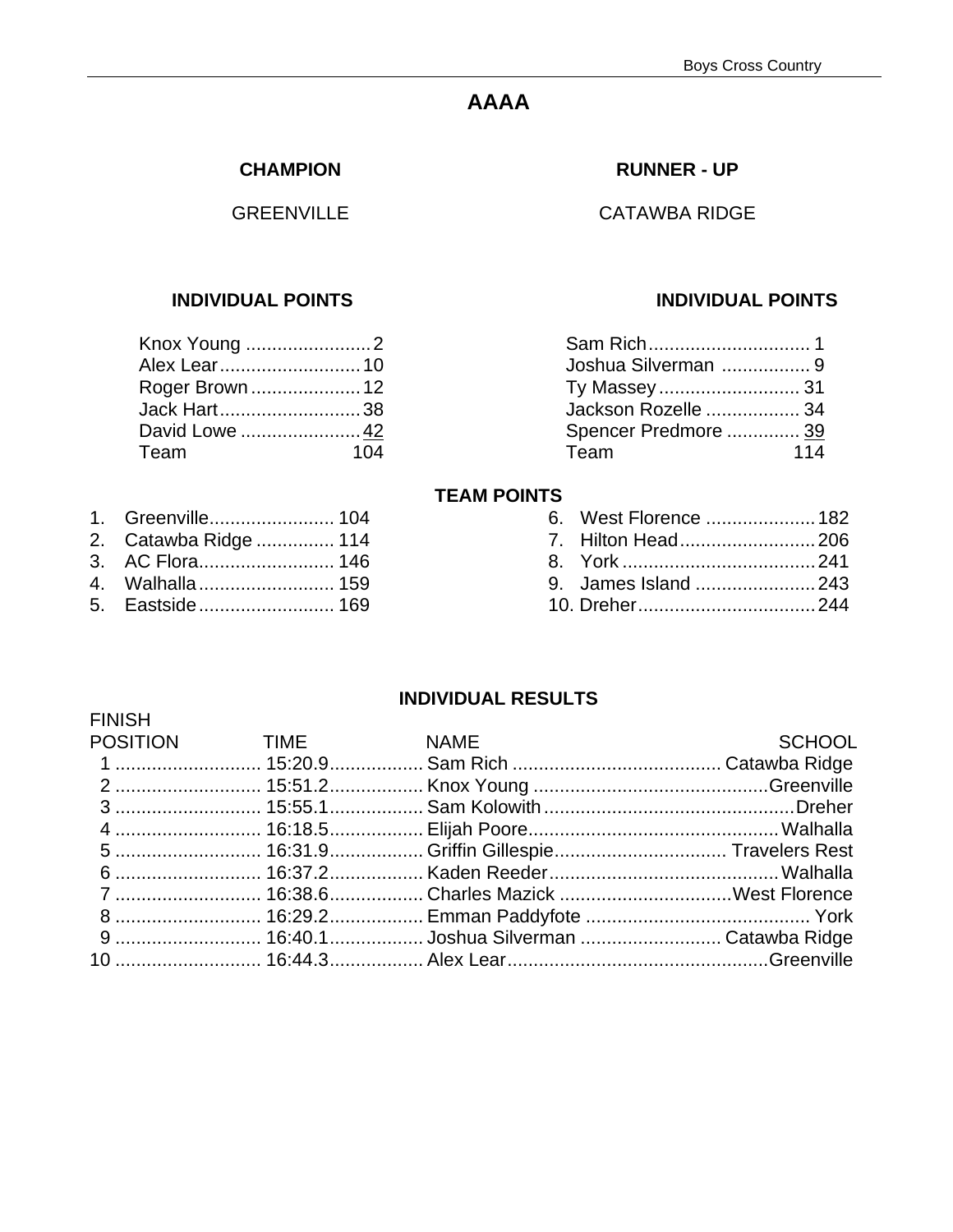# **AAA**

### **CHAMPION**

BISHOP ENGLAND

### **INDIVIDUAL POINTS INDIVIDUAL POINTS**

| Hank Linder 3       |  |
|---------------------|--|
| Charlie Tesssir  13 |  |
| James Romano  28    |  |
| Gabe Hislop  29     |  |
| Team 75             |  |

**RUNNER - UP**

**PENDELTON** 

| Charlie Tesssir  13 | Jackson Greenway17 |
|---------------------|--------------------|
| James Romano 28     | Seth Foster36      |
|                     | Garon Blalock43    |
| Team 75             | Team 105           |

## **TEAM POINTS**

- 1. Bishop England.........................75
- 2. Pendleton................................105
- 3. Wren .......................................113
- 4. Waccamaw..............................143 5. Powdersville............................154

 $\equiv$ 

| 6. Seneca 159     |     |
|-------------------|-----|
| 7 Acodemic Mognet | റററ |

- 7. Academic Magnet ................ 200 8. Daniel................................... 245
- 9. Clinton.................................. 246
- 10. Blue Ridge........................... 246

| FINISH |                    |                                                                 |        |
|--------|--------------------|-----------------------------------------------------------------|--------|
|        | POSITION TIME NAME |                                                                 | SCHOOL |
|        |                    |                                                                 |        |
|        |                    |                                                                 |        |
|        |                    |                                                                 |        |
|        |                    |                                                                 |        |
|        |                    | 5 17:03.5  Austin Davenport  Belton-Honea Path                  |        |
|        |                    | 6 ………………………17:08.1 ………………… Ross Fallaw ……………………………………… Waccamaw |        |
|        |                    |                                                                 |        |
|        |                    |                                                                 |        |
|        |                    | 9 17:24.7  Joshua Mosley  Fairfield Central                     |        |
|        |                    | 10 17:25.9  Thaddeaus Bertoni Belton-Honea Path                 |        |
|        |                    |                                                                 |        |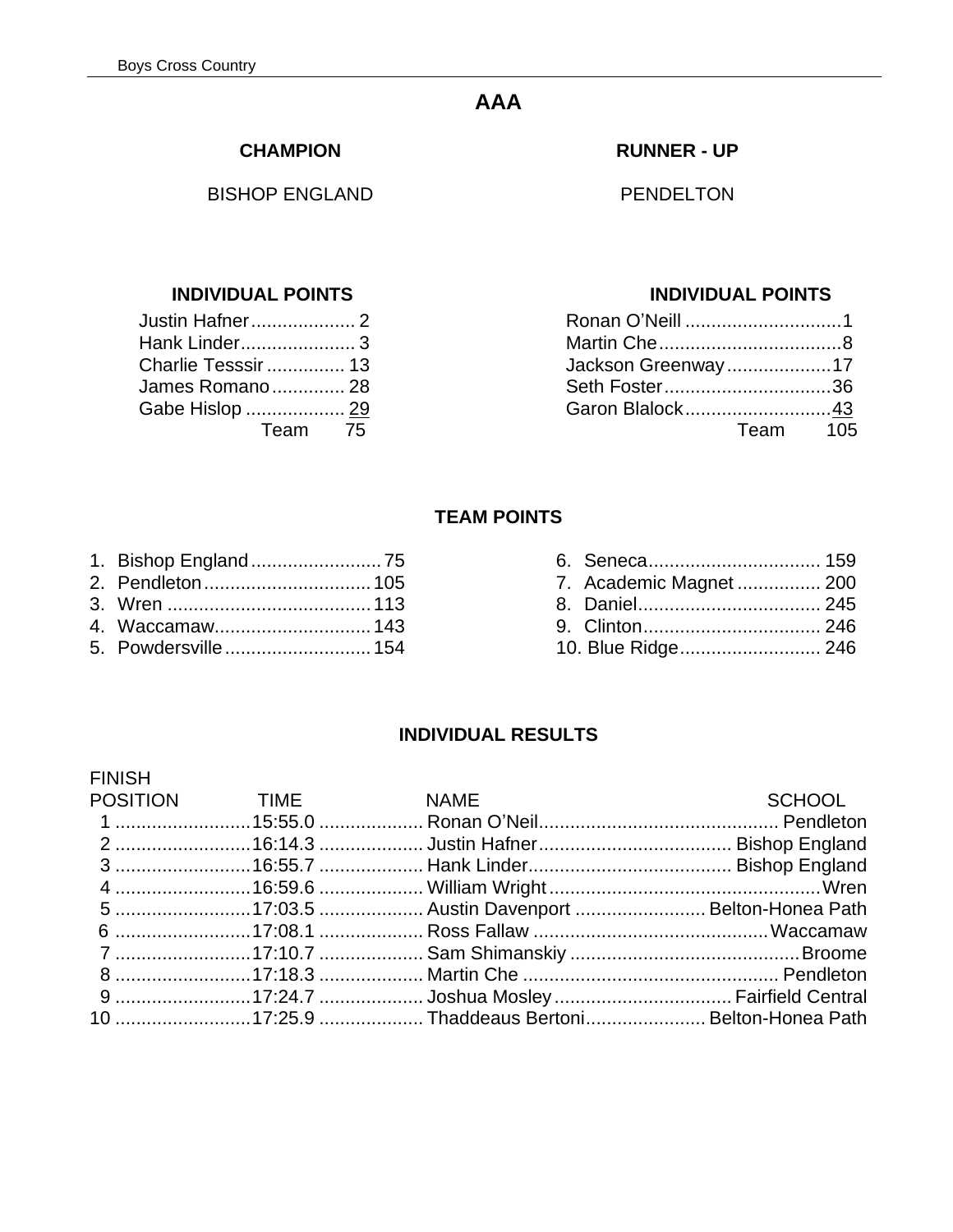# **AA**

### **CHAMPION**

### GREER MIDDLE COLLEGE CHARTER

| Jake Dentler 1     |  |
|--------------------|--|
| Adam Trusty 2      |  |
| Avery Biggerstaff3 |  |
| Noah Connor 4      |  |
| Daniel Vera  7     |  |
| Team  17           |  |

### **RUNNER - UP**

CHRIST CHURCH

### **INDIVIDUAL POINTS INDIVIDUAL POINTS**

|                    | Weston Segura10    |          |
|--------------------|--------------------|----------|
| Avery Biggerstaff3 | Bright Croswell 15 |          |
|                    | Adams Easterby28   |          |
|                    | Ciaran Greer30     |          |
| Team  17           |                    | Team  88 |

### **TEAM POINTS**

- 1. Greer Middle College ................17
- 2. Christ Church ........................... 88
- 3. Philip Simmons .......................104
- 4. Timberland ..............................129
- 5. St. Josephs .............................148

|  | 6. Brashier 150 |  |
|--|-----------------|--|
|--|-----------------|--|

- 7. Liberty .................................. 238
- 8. Landrum............................... 247
- 9. Gray Collegiate .................... 279
- 10.Ninety-Six............................. 295

| <b>FINISH</b> |               |      |                                                                  |
|---------------|---------------|------|------------------------------------------------------------------|
|               | POSITION TIME | NAME | <b>SCHOOL</b>                                                    |
|               |               |      | 116:33.2Jake DentlerGreer Middle College Charter                 |
|               |               |      | 2 16:50.5  Adam TrustyGreer Middle College Charter               |
|               |               |      | 3 16:55.1  Avery BiggerstaffGreer Middle College Charter         |
|               |               |      | 4 16:58.0  Noah ConnorGreer Middle College Charter               |
|               |               |      |                                                                  |
|               |               |      |                                                                  |
|               |               |      | 7 17:22.1  Daniel Vera Greer Middle College Charter              |
|               |               |      | 8 ………………………17:26.7 ………………… Saxon Brown…………………………………………… Brashier |
|               |               |      |                                                                  |
|               |               |      | 10 17:36.0  Weston Segura Christ Church                          |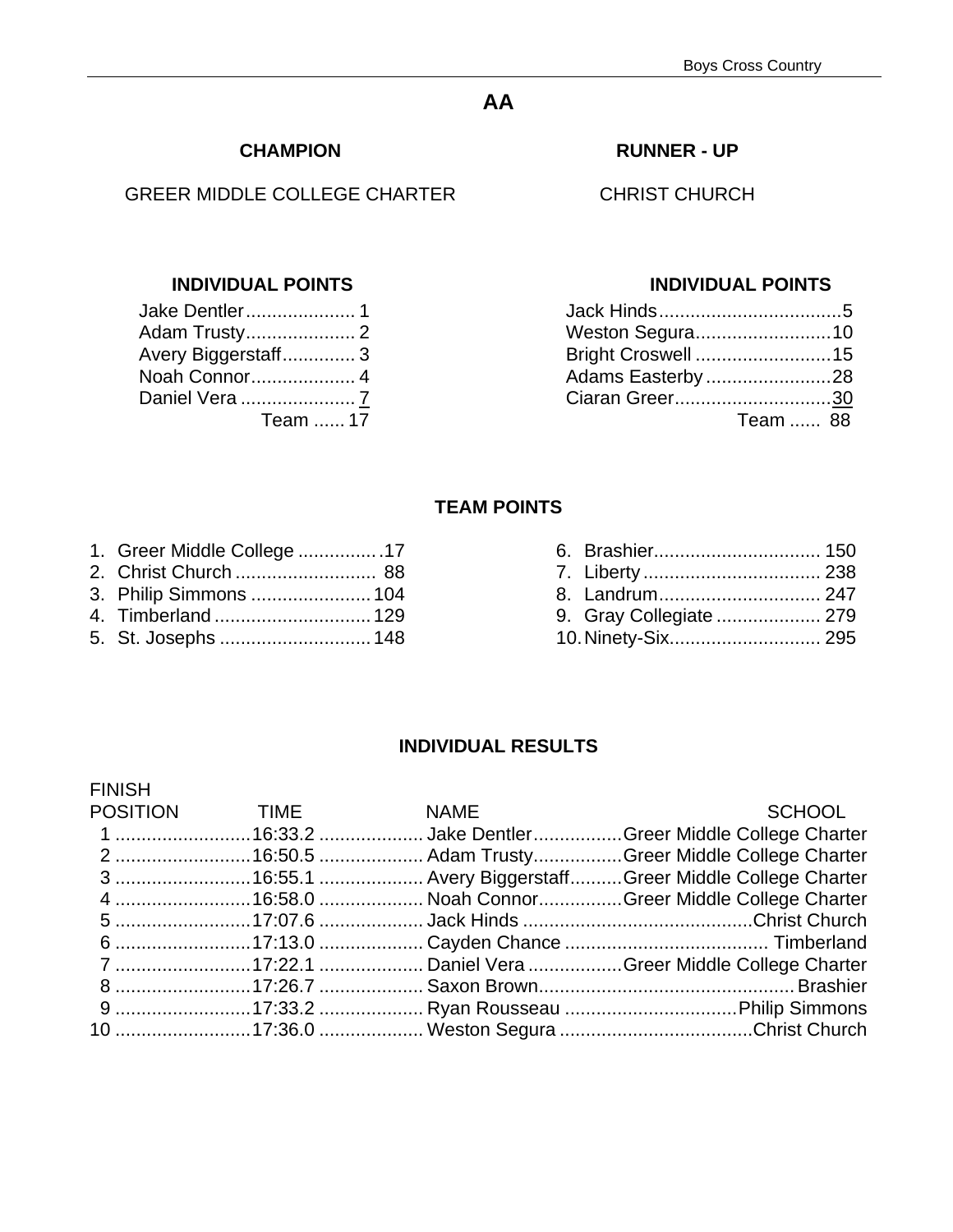**A**

## **CHAMPION**

# SOUTHSIDE CHRISTIAN

### **INDIVIDUAL POINTS INDIVIDUAL POINTS**

| Grayson Gibbons  1 |  |
|--------------------|--|
| Reeves Israel  3   |  |
| EJ Brown 4         |  |
| Trenton Frey 6     |  |
| Saul Maria 9       |  |
| Team 23            |  |

### **RUNNER - UP**

DIXIE

| Grayson Gibbons  1 | Spencer Wieters2   |  |
|--------------------|--------------------|--|
| Reeves Israel3     |                    |  |
| EJ Brown4          |                    |  |
|                    |                    |  |
|                    | Blayke Whitfield19 |  |
| Team 23            | Team 47            |  |

### **TEAM POINTS**

| 1. Southside Christian  23 |  |
|----------------------------|--|
|                            |  |
| 3. Charleston Charter  89  |  |
| 4.Govern's School  115     |  |
| 5.Green Sea-Floyds  151    |  |

| 6. Bamberg-Erhardt 249    |  |
|---------------------------|--|
| 7. Palmetto Scholars  257 |  |

- 8. Lewisville............................... 262
- 9. Riverwalk Academy............... 296
- 10.Hannah-Pamplico ................ 316

| <b>FINISH</b> |                    |                                                                   |        |
|---------------|--------------------|-------------------------------------------------------------------|--------|
|               | POSITION TIME NAME |                                                                   | SCHOOL |
|               |                    | 116:52.6  Grayson Gibbons  Southside Christian                    |        |
|               |                    | 2 18:26.5 Quade Lindler Calhoun Falls                             |        |
|               |                    |                                                                   |        |
|               |                    | 4 18:37.6 Reeves Israel  Southside Christian                      |        |
|               |                    |                                                                   |        |
|               |                    |                                                                   |        |
|               |                    | 7  18:59.1  Trenton Fray  Southside Christian                     |        |
|               |                    | 8 ……………………… 19:08.3 ………………… Breeden Crawford……………………………………… Dixie |        |
|               |                    | 9 19:14.5  Maurice Pridgen  Charleston Charter                    |        |
|               |                    |                                                                   |        |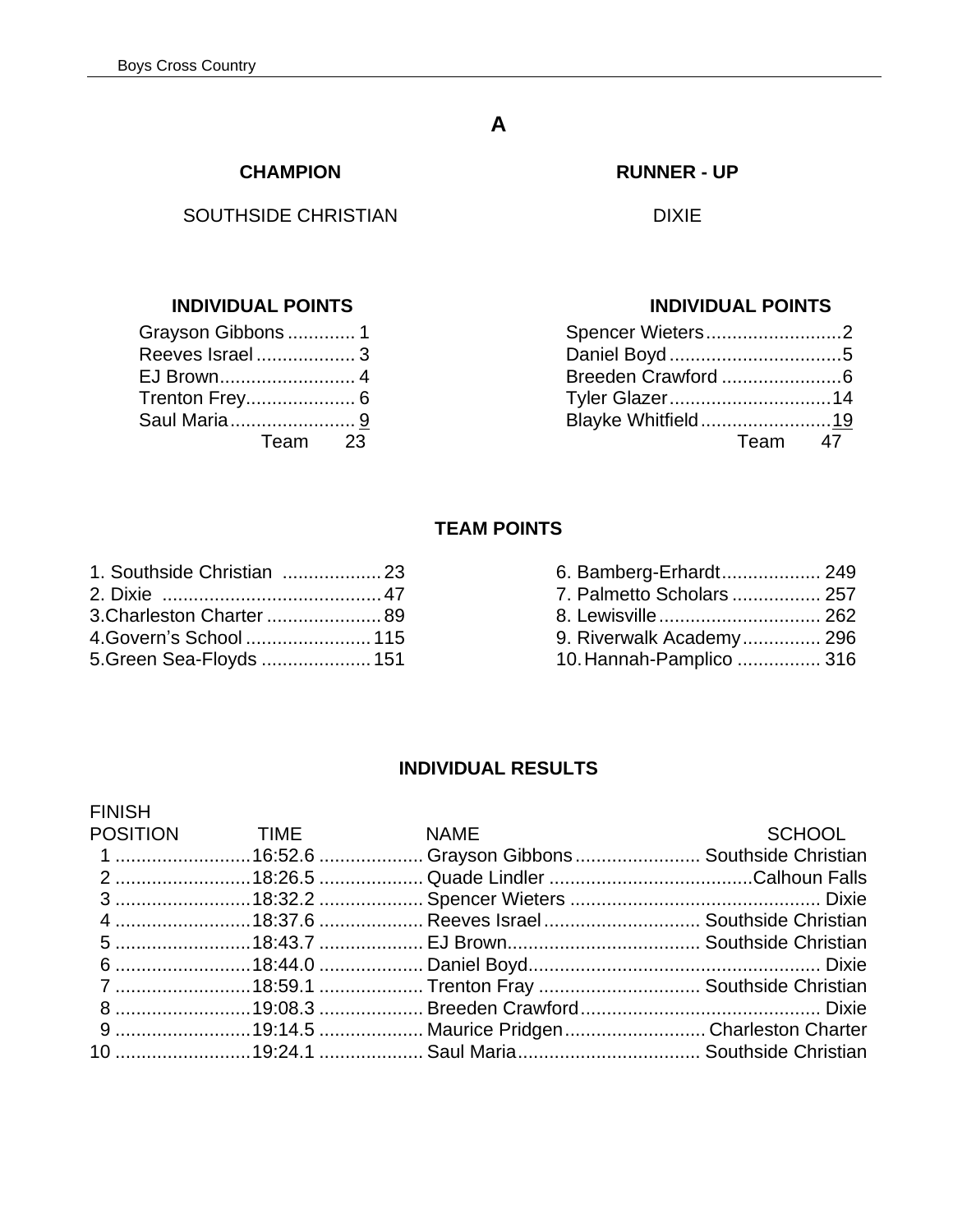# **TEAM CHAMPIONS (1970-71 - 2021-22)**

# **AAAAA**

|         | Champion  | Coach         | Score       | Runner – up  | Coach                |
|---------|-----------|---------------|-------------|--------------|----------------------|
| 2016-17 | Riverside | Eric Cummings | $93 - 110$  | Wando        | <b>Bret Davis</b>    |
| 2017-18 | Dorman    | Jeff Buys     | $87 - 88$   | Riverside    | <b>Eric Cummings</b> |
| 2018-19 | Dorman    | Jeff Buys     | $100 - 104$ | James Island | David Lee            |
| 2019-20 | Dorman    | Jeff Buys     | $97 - 102$  | T L Hanna    | Andrew King          |
| 2020-21 | Dorman    | Jeff Buys     | $75 - 91$   | Fort Mill    | Lee Whitaker         |
| 2021-22 | Fort Mill | Lee Whitaker  | 62-255      | T.L. Hanna   | Andrew King          |
|         |           |               |             |              |                      |

# **AAAA**

| 1970-71<br>Peter R. Briggs<br>$55 - 87$<br>George Johnson<br>Sumter<br>Brookland - Cayce<br>Sumter<br>$64 - 106$<br>Y. C. Winborn<br>1971-72<br>Peter R. Briggs<br><b>Rock Hill</b><br>George Johnson<br>$64 - 70$<br>1972-73<br>Brook-Cayce<br><b>Spring Valley</b><br>$69 - 97$<br>Brookland - Cayce<br>1973-74<br>Northwestern<br><b>Bob Jenkins</b><br>George Johnson<br>1974-75<br>Northwestern<br><b>Bob Jenkins</b><br>$84 - 133$<br>Brookland - Cayce<br>George Johnson<br>1975-76<br>Gaffney<br><b>Whiteford Smith</b><br>103 - 104<br>Wade Hampton<br><b>Robert Crain</b><br>1976-77<br>Northwestern<br><b>Bob Jenkins</b><br>$74 - 78$<br>Irmo<br>Mike Mauldin<br>Mike Mauldin<br>$54 - 62$<br>Sumter<br>Sammy Way<br>1977-78<br>Irmo<br>$79 - 88$<br>Northwestern<br>1978-79<br>Irmo<br><b>Mike Mauldin</b><br><b>Bob Jenkins</b><br>Irmo<br>Summerville<br>1979-80<br>Mike Mauldin<br>$52 - 56$<br><b>Bobby Drawdy</b><br>Jim Kilbreth<br>1980-81<br>Spartanburg<br>$55 - 78$<br>Irmo<br>Mike Mauldin<br>1981-82<br>Spartanburg<br>Jim Kilbreth<br>$47 - 101$<br>Hillcrest (S)<br>Davis Enloe<br>1982-83<br>Hillcrest (S)<br><b>Wayne Coley</b><br>$60 - 75$<br>Spartanburg<br><b>Jim Kilbreth</b><br>1983-84<br>Mauldin<br><b>Delmer Howell</b><br>$64 - 64$<br>Spartanburg<br><b>Jim Kilbreth</b><br>Mauldin<br><b>Delmer Howell</b><br>$20 - 61$<br>Spartanburg<br><b>Jim Kilbreth</b><br>1984-85<br>1985-86<br>Mauldin<br><b>Delmer Howell</b><br>$41 - 63$<br>Spartanburg<br>Jim Kilbreth<br>Spartanburg<br><b>Jim Kilbreth</b><br>Mike Moore<br>1986-87<br>$85 - 103$<br>Irmo<br>Eastside<br>Ed Boehmke<br>Jim Kilbreth<br>1987-88<br>$37 - 50$<br>Spartanburg<br>Eastside<br>Ed Boehmke<br>$48 - 00$<br>Eau Claire<br>George Glymph<br>1988-89<br>Jim Kilbreth<br>1989-90<br>Spartanburg<br>$60 - 90$<br><b>Rock Hill</b><br><b>Rob Nielsen</b><br>Jim Kilbreth<br>1990-91<br><b>Rock Hill</b><br><b>Rob Nielsen</b><br>$38 - 66$<br>Spartanburg<br>1991-92<br>Spartanburg<br>Jim Kilbreth<br>$38 - 100$<br>Irmo<br><b>Mike Moore</b><br>1992-93<br>Mike Moore<br>$80 - 96$<br><b>Spring Valley</b><br>John Jones<br>Irmo<br>1993-94<br>Summerville<br><b>Irving Baten</b><br>$67 - 68$<br>Jim Kilbreth<br>Spartanburg<br>1994-95<br>Mauldin<br><b>Delmer Howell</b><br>$50 - 10$<br>Sumter<br><b>Rut Dingle</b><br>1995-96<br>Mauldin<br><b>Delmer Howell</b><br>$66 - 79$<br>Pickens<br><b>Bob Owen</b><br>Jim Kilbreth<br>1996-97<br>Sumter<br>Al Dunn<br>$73 - 112$<br>Spartanburg<br>1997-98<br>Spartanburg<br>Rob Wilder<br>$64 - 115$<br>Sumter<br>Al Dunn<br>1998-99<br>Irmo<br>Mike Moore<br>$59 - 102$<br>Spartanburg<br>Rob Wilder<br>1999-00<br>Rob Wilder<br>$64 - 114$<br>Irmo<br><b>Mike Moore</b><br>Spartanburg<br>2000-01<br><b>Eric Cummings</b><br>$56 - 147$<br>Irmo<br><b>Mike Moore</b><br><b>Byrnes</b><br>2001-02<br><b>Eric Cummings</b><br>$113 - 133$<br><b>Ridge View</b><br><b>Byrnes</b><br>Jeff Buys<br>2002-03<br><b>Bobby Urban</b><br>$66 - 89$<br>Summerville<br><b>Eric Seitz</b><br>Dorman<br>2003-04<br><b>Spring Valley</b><br>John Jones<br>$58 - 88$<br>Robert Urban<br>Dorman<br>2004-05<br>Northwestern<br>Jeff Buys<br><b>Calvin Hudgins</b><br>$52 - 59$<br><b>Ridge View</b><br>2005-06<br>Northwestern<br><b>Calvin Hudgins</b><br>$38 - 90$<br><b>Fort Mill</b><br><b>Scott Barefield</b> | <b>Champion</b> | <b>Coach</b> | <b>Score</b> | <u>Runner – up</u> | <b>Coach</b> |
|----------------------------------------------------------------------------------------------------------------------------------------------------------------------------------------------------------------------------------------------------------------------------------------------------------------------------------------------------------------------------------------------------------------------------------------------------------------------------------------------------------------------------------------------------------------------------------------------------------------------------------------------------------------------------------------------------------------------------------------------------------------------------------------------------------------------------------------------------------------------------------------------------------------------------------------------------------------------------------------------------------------------------------------------------------------------------------------------------------------------------------------------------------------------------------------------------------------------------------------------------------------------------------------------------------------------------------------------------------------------------------------------------------------------------------------------------------------------------------------------------------------------------------------------------------------------------------------------------------------------------------------------------------------------------------------------------------------------------------------------------------------------------------------------------------------------------------------------------------------------------------------------------------------------------------------------------------------------------------------------------------------------------------------------------------------------------------------------------------------------------------------------------------------------------------------------------------------------------------------------------------------------------------------------------------------------------------------------------------------------------------------------------------------------------------------------------------------------------------------------------------------------------------------------------------------------------------------------------------------------------------------------------------------------------------------------------------------------------------------------------------------------------------------------------------------------------------------------------------------------------------------------------------------------------------------------------------------------------------------------------------------------------------------------------------------------------------------------------------------------------------------------------------------------------------------------------------------------------------------------------------------------------------------------------------------------------------------------------------------|-----------------|--------------|--------------|--------------------|--------------|
|                                                                                                                                                                                                                                                                                                                                                                                                                                                                                                                                                                                                                                                                                                                                                                                                                                                                                                                                                                                                                                                                                                                                                                                                                                                                                                                                                                                                                                                                                                                                                                                                                                                                                                                                                                                                                                                                                                                                                                                                                                                                                                                                                                                                                                                                                                                                                                                                                                                                                                                                                                                                                                                                                                                                                                                                                                                                                                                                                                                                                                                                                                                                                                                                                                                                                                                                                                |                 |              |              |                    |              |
|                                                                                                                                                                                                                                                                                                                                                                                                                                                                                                                                                                                                                                                                                                                                                                                                                                                                                                                                                                                                                                                                                                                                                                                                                                                                                                                                                                                                                                                                                                                                                                                                                                                                                                                                                                                                                                                                                                                                                                                                                                                                                                                                                                                                                                                                                                                                                                                                                                                                                                                                                                                                                                                                                                                                                                                                                                                                                                                                                                                                                                                                                                                                                                                                                                                                                                                                                                |                 |              |              |                    |              |
|                                                                                                                                                                                                                                                                                                                                                                                                                                                                                                                                                                                                                                                                                                                                                                                                                                                                                                                                                                                                                                                                                                                                                                                                                                                                                                                                                                                                                                                                                                                                                                                                                                                                                                                                                                                                                                                                                                                                                                                                                                                                                                                                                                                                                                                                                                                                                                                                                                                                                                                                                                                                                                                                                                                                                                                                                                                                                                                                                                                                                                                                                                                                                                                                                                                                                                                                                                |                 |              |              |                    |              |
|                                                                                                                                                                                                                                                                                                                                                                                                                                                                                                                                                                                                                                                                                                                                                                                                                                                                                                                                                                                                                                                                                                                                                                                                                                                                                                                                                                                                                                                                                                                                                                                                                                                                                                                                                                                                                                                                                                                                                                                                                                                                                                                                                                                                                                                                                                                                                                                                                                                                                                                                                                                                                                                                                                                                                                                                                                                                                                                                                                                                                                                                                                                                                                                                                                                                                                                                                                |                 |              |              |                    |              |
|                                                                                                                                                                                                                                                                                                                                                                                                                                                                                                                                                                                                                                                                                                                                                                                                                                                                                                                                                                                                                                                                                                                                                                                                                                                                                                                                                                                                                                                                                                                                                                                                                                                                                                                                                                                                                                                                                                                                                                                                                                                                                                                                                                                                                                                                                                                                                                                                                                                                                                                                                                                                                                                                                                                                                                                                                                                                                                                                                                                                                                                                                                                                                                                                                                                                                                                                                                |                 |              |              |                    |              |
|                                                                                                                                                                                                                                                                                                                                                                                                                                                                                                                                                                                                                                                                                                                                                                                                                                                                                                                                                                                                                                                                                                                                                                                                                                                                                                                                                                                                                                                                                                                                                                                                                                                                                                                                                                                                                                                                                                                                                                                                                                                                                                                                                                                                                                                                                                                                                                                                                                                                                                                                                                                                                                                                                                                                                                                                                                                                                                                                                                                                                                                                                                                                                                                                                                                                                                                                                                |                 |              |              |                    |              |
|                                                                                                                                                                                                                                                                                                                                                                                                                                                                                                                                                                                                                                                                                                                                                                                                                                                                                                                                                                                                                                                                                                                                                                                                                                                                                                                                                                                                                                                                                                                                                                                                                                                                                                                                                                                                                                                                                                                                                                                                                                                                                                                                                                                                                                                                                                                                                                                                                                                                                                                                                                                                                                                                                                                                                                                                                                                                                                                                                                                                                                                                                                                                                                                                                                                                                                                                                                |                 |              |              |                    |              |
|                                                                                                                                                                                                                                                                                                                                                                                                                                                                                                                                                                                                                                                                                                                                                                                                                                                                                                                                                                                                                                                                                                                                                                                                                                                                                                                                                                                                                                                                                                                                                                                                                                                                                                                                                                                                                                                                                                                                                                                                                                                                                                                                                                                                                                                                                                                                                                                                                                                                                                                                                                                                                                                                                                                                                                                                                                                                                                                                                                                                                                                                                                                                                                                                                                                                                                                                                                |                 |              |              |                    |              |
|                                                                                                                                                                                                                                                                                                                                                                                                                                                                                                                                                                                                                                                                                                                                                                                                                                                                                                                                                                                                                                                                                                                                                                                                                                                                                                                                                                                                                                                                                                                                                                                                                                                                                                                                                                                                                                                                                                                                                                                                                                                                                                                                                                                                                                                                                                                                                                                                                                                                                                                                                                                                                                                                                                                                                                                                                                                                                                                                                                                                                                                                                                                                                                                                                                                                                                                                                                |                 |              |              |                    |              |
|                                                                                                                                                                                                                                                                                                                                                                                                                                                                                                                                                                                                                                                                                                                                                                                                                                                                                                                                                                                                                                                                                                                                                                                                                                                                                                                                                                                                                                                                                                                                                                                                                                                                                                                                                                                                                                                                                                                                                                                                                                                                                                                                                                                                                                                                                                                                                                                                                                                                                                                                                                                                                                                                                                                                                                                                                                                                                                                                                                                                                                                                                                                                                                                                                                                                                                                                                                |                 |              |              |                    |              |
|                                                                                                                                                                                                                                                                                                                                                                                                                                                                                                                                                                                                                                                                                                                                                                                                                                                                                                                                                                                                                                                                                                                                                                                                                                                                                                                                                                                                                                                                                                                                                                                                                                                                                                                                                                                                                                                                                                                                                                                                                                                                                                                                                                                                                                                                                                                                                                                                                                                                                                                                                                                                                                                                                                                                                                                                                                                                                                                                                                                                                                                                                                                                                                                                                                                                                                                                                                |                 |              |              |                    |              |
|                                                                                                                                                                                                                                                                                                                                                                                                                                                                                                                                                                                                                                                                                                                                                                                                                                                                                                                                                                                                                                                                                                                                                                                                                                                                                                                                                                                                                                                                                                                                                                                                                                                                                                                                                                                                                                                                                                                                                                                                                                                                                                                                                                                                                                                                                                                                                                                                                                                                                                                                                                                                                                                                                                                                                                                                                                                                                                                                                                                                                                                                                                                                                                                                                                                                                                                                                                |                 |              |              |                    |              |
|                                                                                                                                                                                                                                                                                                                                                                                                                                                                                                                                                                                                                                                                                                                                                                                                                                                                                                                                                                                                                                                                                                                                                                                                                                                                                                                                                                                                                                                                                                                                                                                                                                                                                                                                                                                                                                                                                                                                                                                                                                                                                                                                                                                                                                                                                                                                                                                                                                                                                                                                                                                                                                                                                                                                                                                                                                                                                                                                                                                                                                                                                                                                                                                                                                                                                                                                                                |                 |              |              |                    |              |
|                                                                                                                                                                                                                                                                                                                                                                                                                                                                                                                                                                                                                                                                                                                                                                                                                                                                                                                                                                                                                                                                                                                                                                                                                                                                                                                                                                                                                                                                                                                                                                                                                                                                                                                                                                                                                                                                                                                                                                                                                                                                                                                                                                                                                                                                                                                                                                                                                                                                                                                                                                                                                                                                                                                                                                                                                                                                                                                                                                                                                                                                                                                                                                                                                                                                                                                                                                |                 |              |              |                    |              |
|                                                                                                                                                                                                                                                                                                                                                                                                                                                                                                                                                                                                                                                                                                                                                                                                                                                                                                                                                                                                                                                                                                                                                                                                                                                                                                                                                                                                                                                                                                                                                                                                                                                                                                                                                                                                                                                                                                                                                                                                                                                                                                                                                                                                                                                                                                                                                                                                                                                                                                                                                                                                                                                                                                                                                                                                                                                                                                                                                                                                                                                                                                                                                                                                                                                                                                                                                                |                 |              |              |                    |              |
|                                                                                                                                                                                                                                                                                                                                                                                                                                                                                                                                                                                                                                                                                                                                                                                                                                                                                                                                                                                                                                                                                                                                                                                                                                                                                                                                                                                                                                                                                                                                                                                                                                                                                                                                                                                                                                                                                                                                                                                                                                                                                                                                                                                                                                                                                                                                                                                                                                                                                                                                                                                                                                                                                                                                                                                                                                                                                                                                                                                                                                                                                                                                                                                                                                                                                                                                                                |                 |              |              |                    |              |
|                                                                                                                                                                                                                                                                                                                                                                                                                                                                                                                                                                                                                                                                                                                                                                                                                                                                                                                                                                                                                                                                                                                                                                                                                                                                                                                                                                                                                                                                                                                                                                                                                                                                                                                                                                                                                                                                                                                                                                                                                                                                                                                                                                                                                                                                                                                                                                                                                                                                                                                                                                                                                                                                                                                                                                                                                                                                                                                                                                                                                                                                                                                                                                                                                                                                                                                                                                |                 |              |              |                    |              |
|                                                                                                                                                                                                                                                                                                                                                                                                                                                                                                                                                                                                                                                                                                                                                                                                                                                                                                                                                                                                                                                                                                                                                                                                                                                                                                                                                                                                                                                                                                                                                                                                                                                                                                                                                                                                                                                                                                                                                                                                                                                                                                                                                                                                                                                                                                                                                                                                                                                                                                                                                                                                                                                                                                                                                                                                                                                                                                                                                                                                                                                                                                                                                                                                                                                                                                                                                                |                 |              |              |                    |              |
|                                                                                                                                                                                                                                                                                                                                                                                                                                                                                                                                                                                                                                                                                                                                                                                                                                                                                                                                                                                                                                                                                                                                                                                                                                                                                                                                                                                                                                                                                                                                                                                                                                                                                                                                                                                                                                                                                                                                                                                                                                                                                                                                                                                                                                                                                                                                                                                                                                                                                                                                                                                                                                                                                                                                                                                                                                                                                                                                                                                                                                                                                                                                                                                                                                                                                                                                                                |                 |              |              |                    |              |
|                                                                                                                                                                                                                                                                                                                                                                                                                                                                                                                                                                                                                                                                                                                                                                                                                                                                                                                                                                                                                                                                                                                                                                                                                                                                                                                                                                                                                                                                                                                                                                                                                                                                                                                                                                                                                                                                                                                                                                                                                                                                                                                                                                                                                                                                                                                                                                                                                                                                                                                                                                                                                                                                                                                                                                                                                                                                                                                                                                                                                                                                                                                                                                                                                                                                                                                                                                |                 |              |              |                    |              |
|                                                                                                                                                                                                                                                                                                                                                                                                                                                                                                                                                                                                                                                                                                                                                                                                                                                                                                                                                                                                                                                                                                                                                                                                                                                                                                                                                                                                                                                                                                                                                                                                                                                                                                                                                                                                                                                                                                                                                                                                                                                                                                                                                                                                                                                                                                                                                                                                                                                                                                                                                                                                                                                                                                                                                                                                                                                                                                                                                                                                                                                                                                                                                                                                                                                                                                                                                                |                 |              |              |                    |              |
|                                                                                                                                                                                                                                                                                                                                                                                                                                                                                                                                                                                                                                                                                                                                                                                                                                                                                                                                                                                                                                                                                                                                                                                                                                                                                                                                                                                                                                                                                                                                                                                                                                                                                                                                                                                                                                                                                                                                                                                                                                                                                                                                                                                                                                                                                                                                                                                                                                                                                                                                                                                                                                                                                                                                                                                                                                                                                                                                                                                                                                                                                                                                                                                                                                                                                                                                                                |                 |              |              |                    |              |
|                                                                                                                                                                                                                                                                                                                                                                                                                                                                                                                                                                                                                                                                                                                                                                                                                                                                                                                                                                                                                                                                                                                                                                                                                                                                                                                                                                                                                                                                                                                                                                                                                                                                                                                                                                                                                                                                                                                                                                                                                                                                                                                                                                                                                                                                                                                                                                                                                                                                                                                                                                                                                                                                                                                                                                                                                                                                                                                                                                                                                                                                                                                                                                                                                                                                                                                                                                |                 |              |              |                    |              |
|                                                                                                                                                                                                                                                                                                                                                                                                                                                                                                                                                                                                                                                                                                                                                                                                                                                                                                                                                                                                                                                                                                                                                                                                                                                                                                                                                                                                                                                                                                                                                                                                                                                                                                                                                                                                                                                                                                                                                                                                                                                                                                                                                                                                                                                                                                                                                                                                                                                                                                                                                                                                                                                                                                                                                                                                                                                                                                                                                                                                                                                                                                                                                                                                                                                                                                                                                                |                 |              |              |                    |              |
|                                                                                                                                                                                                                                                                                                                                                                                                                                                                                                                                                                                                                                                                                                                                                                                                                                                                                                                                                                                                                                                                                                                                                                                                                                                                                                                                                                                                                                                                                                                                                                                                                                                                                                                                                                                                                                                                                                                                                                                                                                                                                                                                                                                                                                                                                                                                                                                                                                                                                                                                                                                                                                                                                                                                                                                                                                                                                                                                                                                                                                                                                                                                                                                                                                                                                                                                                                |                 |              |              |                    |              |
|                                                                                                                                                                                                                                                                                                                                                                                                                                                                                                                                                                                                                                                                                                                                                                                                                                                                                                                                                                                                                                                                                                                                                                                                                                                                                                                                                                                                                                                                                                                                                                                                                                                                                                                                                                                                                                                                                                                                                                                                                                                                                                                                                                                                                                                                                                                                                                                                                                                                                                                                                                                                                                                                                                                                                                                                                                                                                                                                                                                                                                                                                                                                                                                                                                                                                                                                                                |                 |              |              |                    |              |
|                                                                                                                                                                                                                                                                                                                                                                                                                                                                                                                                                                                                                                                                                                                                                                                                                                                                                                                                                                                                                                                                                                                                                                                                                                                                                                                                                                                                                                                                                                                                                                                                                                                                                                                                                                                                                                                                                                                                                                                                                                                                                                                                                                                                                                                                                                                                                                                                                                                                                                                                                                                                                                                                                                                                                                                                                                                                                                                                                                                                                                                                                                                                                                                                                                                                                                                                                                |                 |              |              |                    |              |
|                                                                                                                                                                                                                                                                                                                                                                                                                                                                                                                                                                                                                                                                                                                                                                                                                                                                                                                                                                                                                                                                                                                                                                                                                                                                                                                                                                                                                                                                                                                                                                                                                                                                                                                                                                                                                                                                                                                                                                                                                                                                                                                                                                                                                                                                                                                                                                                                                                                                                                                                                                                                                                                                                                                                                                                                                                                                                                                                                                                                                                                                                                                                                                                                                                                                                                                                                                |                 |              |              |                    |              |
|                                                                                                                                                                                                                                                                                                                                                                                                                                                                                                                                                                                                                                                                                                                                                                                                                                                                                                                                                                                                                                                                                                                                                                                                                                                                                                                                                                                                                                                                                                                                                                                                                                                                                                                                                                                                                                                                                                                                                                                                                                                                                                                                                                                                                                                                                                                                                                                                                                                                                                                                                                                                                                                                                                                                                                                                                                                                                                                                                                                                                                                                                                                                                                                                                                                                                                                                                                |                 |              |              |                    |              |
|                                                                                                                                                                                                                                                                                                                                                                                                                                                                                                                                                                                                                                                                                                                                                                                                                                                                                                                                                                                                                                                                                                                                                                                                                                                                                                                                                                                                                                                                                                                                                                                                                                                                                                                                                                                                                                                                                                                                                                                                                                                                                                                                                                                                                                                                                                                                                                                                                                                                                                                                                                                                                                                                                                                                                                                                                                                                                                                                                                                                                                                                                                                                                                                                                                                                                                                                                                |                 |              |              |                    |              |
|                                                                                                                                                                                                                                                                                                                                                                                                                                                                                                                                                                                                                                                                                                                                                                                                                                                                                                                                                                                                                                                                                                                                                                                                                                                                                                                                                                                                                                                                                                                                                                                                                                                                                                                                                                                                                                                                                                                                                                                                                                                                                                                                                                                                                                                                                                                                                                                                                                                                                                                                                                                                                                                                                                                                                                                                                                                                                                                                                                                                                                                                                                                                                                                                                                                                                                                                                                |                 |              |              |                    |              |
|                                                                                                                                                                                                                                                                                                                                                                                                                                                                                                                                                                                                                                                                                                                                                                                                                                                                                                                                                                                                                                                                                                                                                                                                                                                                                                                                                                                                                                                                                                                                                                                                                                                                                                                                                                                                                                                                                                                                                                                                                                                                                                                                                                                                                                                                                                                                                                                                                                                                                                                                                                                                                                                                                                                                                                                                                                                                                                                                                                                                                                                                                                                                                                                                                                                                                                                                                                |                 |              |              |                    |              |
|                                                                                                                                                                                                                                                                                                                                                                                                                                                                                                                                                                                                                                                                                                                                                                                                                                                                                                                                                                                                                                                                                                                                                                                                                                                                                                                                                                                                                                                                                                                                                                                                                                                                                                                                                                                                                                                                                                                                                                                                                                                                                                                                                                                                                                                                                                                                                                                                                                                                                                                                                                                                                                                                                                                                                                                                                                                                                                                                                                                                                                                                                                                                                                                                                                                                                                                                                                |                 |              |              |                    |              |
|                                                                                                                                                                                                                                                                                                                                                                                                                                                                                                                                                                                                                                                                                                                                                                                                                                                                                                                                                                                                                                                                                                                                                                                                                                                                                                                                                                                                                                                                                                                                                                                                                                                                                                                                                                                                                                                                                                                                                                                                                                                                                                                                                                                                                                                                                                                                                                                                                                                                                                                                                                                                                                                                                                                                                                                                                                                                                                                                                                                                                                                                                                                                                                                                                                                                                                                                                                |                 |              |              |                    |              |
|                                                                                                                                                                                                                                                                                                                                                                                                                                                                                                                                                                                                                                                                                                                                                                                                                                                                                                                                                                                                                                                                                                                                                                                                                                                                                                                                                                                                                                                                                                                                                                                                                                                                                                                                                                                                                                                                                                                                                                                                                                                                                                                                                                                                                                                                                                                                                                                                                                                                                                                                                                                                                                                                                                                                                                                                                                                                                                                                                                                                                                                                                                                                                                                                                                                                                                                                                                |                 |              |              |                    |              |
|                                                                                                                                                                                                                                                                                                                                                                                                                                                                                                                                                                                                                                                                                                                                                                                                                                                                                                                                                                                                                                                                                                                                                                                                                                                                                                                                                                                                                                                                                                                                                                                                                                                                                                                                                                                                                                                                                                                                                                                                                                                                                                                                                                                                                                                                                                                                                                                                                                                                                                                                                                                                                                                                                                                                                                                                                                                                                                                                                                                                                                                                                                                                                                                                                                                                                                                                                                |                 |              |              |                    |              |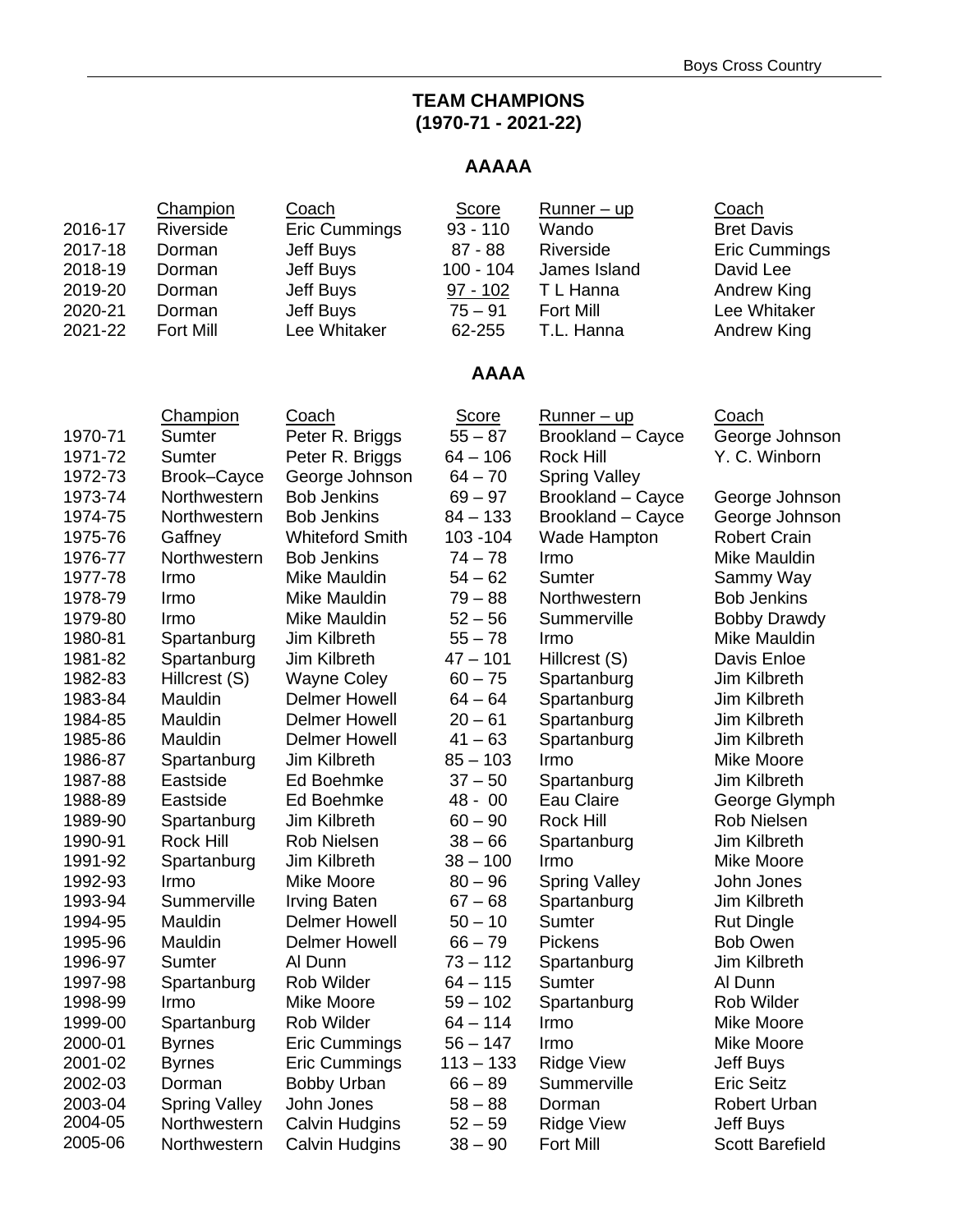|                    | Champion                     | Coach                                    | Score                   | Runner – up               | Coach                                 |
|--------------------|------------------------------|------------------------------------------|-------------------------|---------------------------|---------------------------------------|
| 2006-07            | <b>Fort Mill</b>             | <b>Scott Barfield</b>                    | $41 - 109$              | Northwestern              | <b>Calvin Hudgins</b>                 |
| 2007-08            | Wando                        | <b>Harold Fallis</b>                     | $76 - 106$              | Dorman                    | Jeff Buys                             |
| 2008-09            | Dorman                       | Jeff Buys                                | $93 - 117$              | <b>Fort Mill</b>          | Marc Pyrc                             |
| 2009-10            | Lexington                    | <b>Bailey Harris</b>                     | $69 - 120$              | <b>Ridge View</b>         | <b>Brian Rosefield</b>                |
| 2010-11            | Lexington                    | <b>Bailey Harris</b>                     | $58 - 96$               | <b>Ridge View</b>         | <b>Brian Rosefield</b>                |
| 2011-12            | Lexington                    | <b>Bailey Harris</b>                     | $34 - 76$               | <b>Stratford</b>          | <b>Shane Sutherland</b>               |
| 2012-13            | Lexington                    | <b>Bailey Harris</b>                     | $63 - 84$               | Mauldin                   | <b>Delmer Howell</b>                  |
| 2013-14            | Mauldin                      | <b>Delmer Howell</b>                     | 99 - 104                | Wando                     | <b>Bret Davis</b>                     |
| 2014-15            | Riverside                    | Eric Cummings                            | 75 - 84                 | Wando                     | <b>Bret Davis</b>                     |
| 2015-16            | Wando                        | <b>Bret Davis</b>                        | $71 - 76$               | Wade Hampton              | <b>Rick Zeller</b>                    |
| 2016-17            | <b>Hilton Head</b>           | <b>Bill Wrightson</b>                    | $51 - 63$               | Eastside                  | Ed Boehmke                            |
| 2017-18            | <b>Hilton Head</b>           | <b>Bill Wrightson</b>                    | $61 - 66$               | Eastside                  | Rob Henderson                         |
| 2018-19            | <b>Hilton Head</b>           | Max Mayo                                 | 84 - 86                 | Eastside                  | Rob Henderson                         |
| 2019-20            | Greer                        | Mike Meade                               | $42 - 69$               | Eastside                  | Rob Henderson                         |
| 2020-21            | Eastside                     | Rob Henderson                            | $72 - 90$               | <b>Travelers Rest</b>     | John King                             |
| 2021-22            | Greenville                   | Michael Coggins                          | 104-244                 | Catawba Ridge             | David Helms                           |
|                    |                              |                                          | <b>AAA</b>              |                           |                                       |
|                    | Champion                     | Coach                                    | Score                   | <u>Runner – up</u>        | Coach                                 |
| 1980-01            | A.C. Flora                   | <b>Bob Reynolds</b>                      | $54 - 99$               | <b>Berea</b>              | <b>Jim Mattos</b>                     |
| 1981-82            | T. L. Hanna                  | <b>Thornton Garrett</b>                  | $70 - 91$               | Seneca                    | <b>Jack Hill</b>                      |
| 1982-83            | T. L. Hanna                  | W. Willoughby                            | $47 - 82$               | <b>Berea</b>              | <b>Jim Mattos</b>                     |
| 1983-84            | T. L. Hanna                  | Pat Compton                              | $73 - 88$               | Porter - Gaud             | Fred Norchi                           |
| 1984-85            | T. L. Hanna                  | W. Willoughby                            | 104-109                 | Lugoff - Elgin            | Dennis Metz                           |
| 1985-86            | W. J. Keenan                 | <b>Ben Trapp</b>                         | $86 - 96$               | T.L. Hanna                | Warren Willoughby                     |
| 1986-87            | <b>Hilton Head</b>           | <b>Ted Whitaker</b>                      | $60 - 130$              | Lugoff - Elgin            | Dennis Metz                           |
| 1987-88            | Riverside                    | Willie Wooden                            | $74 - 75$               | Wren                      | Sandy Addis                           |
| 1988-89            | Riverside                    | Willie Wooden                            | $49 - 98$               | <b>Hilton Head</b>        | <b>Ted Whitaker</b>                   |
| 1989-90            | Riverside                    | Willie Wooden                            | $46 - 100$              | <b>Hilton Head</b>        | <b>Ted Whitaker</b>                   |
| 1990-91            | Riverside                    | Willie Wooden                            | $55 - 94$               | Wren                      | Larry Clark                           |
| 1991-92            | Riverside                    | Willie Wooden                            | $40 - 108$              | Daniel                    | Dan Shonka                            |
| 1992-93            | Riverside                    | Willie Wooden                            | $44 - 75$               | Wade Hampton              | <b>Rick Zeller</b>                    |
| 1993-94            | Riverside                    | Willie Wooden                            | $38 - 61$               | <b>Wade Hampton</b>       | <b>Rick Zeller</b>                    |
| 1994-95            | Riverside                    | Willie Wooden                            | $45 - 90$               | <b>Dutch Fork</b>         | <b>Steve Cox</b>                      |
| 1995-96            | Riverside                    | Willie Wooden                            | $97 - 108$              | Eastside                  | Ed Boehmke                            |
| 1996-97            | Riverside                    | Willie Wooden                            | $39 - 105$              | Daniel                    | <b>Jess Fortune</b>                   |
| 1997-98            | Riverside                    | Willie Wooden                            | $49 - 72$               | Wade Hampton              | <b>Rick Zeller</b>                    |
| 1998-99<br>1999-00 | Daniel                       | Ron Sullivan<br><b>Rick Zeller</b>       | $50 - 50$               | Wade Hampton              | <b>Rick Zeller</b><br>Keith McCaskill |
|                    | Wade Hampton                 |                                          | $40 - 122$              | Riverside                 | Ron Sullivan                          |
| 2000-01<br>2001-02 | Wade Hampton<br>Wade Hampton | <b>Rick Zeller</b><br><b>Rick Zeller</b> | $58 - 131$<br>$53 - 97$ | Daniel<br>Wren            | Dale Whitcon                          |
| 2002-03            | Wade Hampton                 | <b>Rick Zeller</b>                       | $35 - 82$               | Wren                      | <b>Rick Taylor</b>                    |
| 2003-04            | Wade Hampton                 | <b>Rick Zeller</b>                       | $20 - 51$               | Wren                      | <b>Rick Taylor</b>                    |
| 2004-05            | <b>Blue Ridge</b>            | Mike Foley                               | $68 - 98$               | Wade Hampton              | <b>Rick Zeller</b>                    |
| 2005-06            | <b>Bluffton</b>              | Dana House                               | $86 - 124$              | J L Mann                  | Joseph Dion                           |
| 2006-07            | <b>Bluffton</b>              | Dana House                               | $80 - 85$               | J L Mann                  | Joseph Dion                           |
| 2007-08            | J L Mann                     | Joseph Dion                              | $60 - 75$               | Chapin                    | Jack Legrand                          |
| 2008-09            | Wade Hampton                 | <b>Rick Zeller</b>                       | $64 - 94$               | <b>Hilton Head Island</b> | <b>Bill Wrightson</b>                 |
| 2009-10            | <b>Hilton Head Is</b>        | <b>Bill Wrightson</b>                    | $41 - 69$               | Wade Hampton              | <b>Rick Zeller</b>                    |
| 2010-11            | <b>Hilton Head Is</b>        | <b>Bill Wrightson</b>                    | $33 - 96$               | Wade Hampton              | <b>Rick Zeller</b>                    |
| 2011-12            | <b>Hilton Head Is</b>        | <b>Bill Wrightson</b>                    | $61 - 67$               | Wade Hampton              | <b>Rick Zeller</b>                    |
| 2012-13            | Daniel                       | <b>Brock Bailey</b>                      | $34 - 52$               | <b>Hilton Head Is</b>     | <b>Bill Wrightson</b>                 |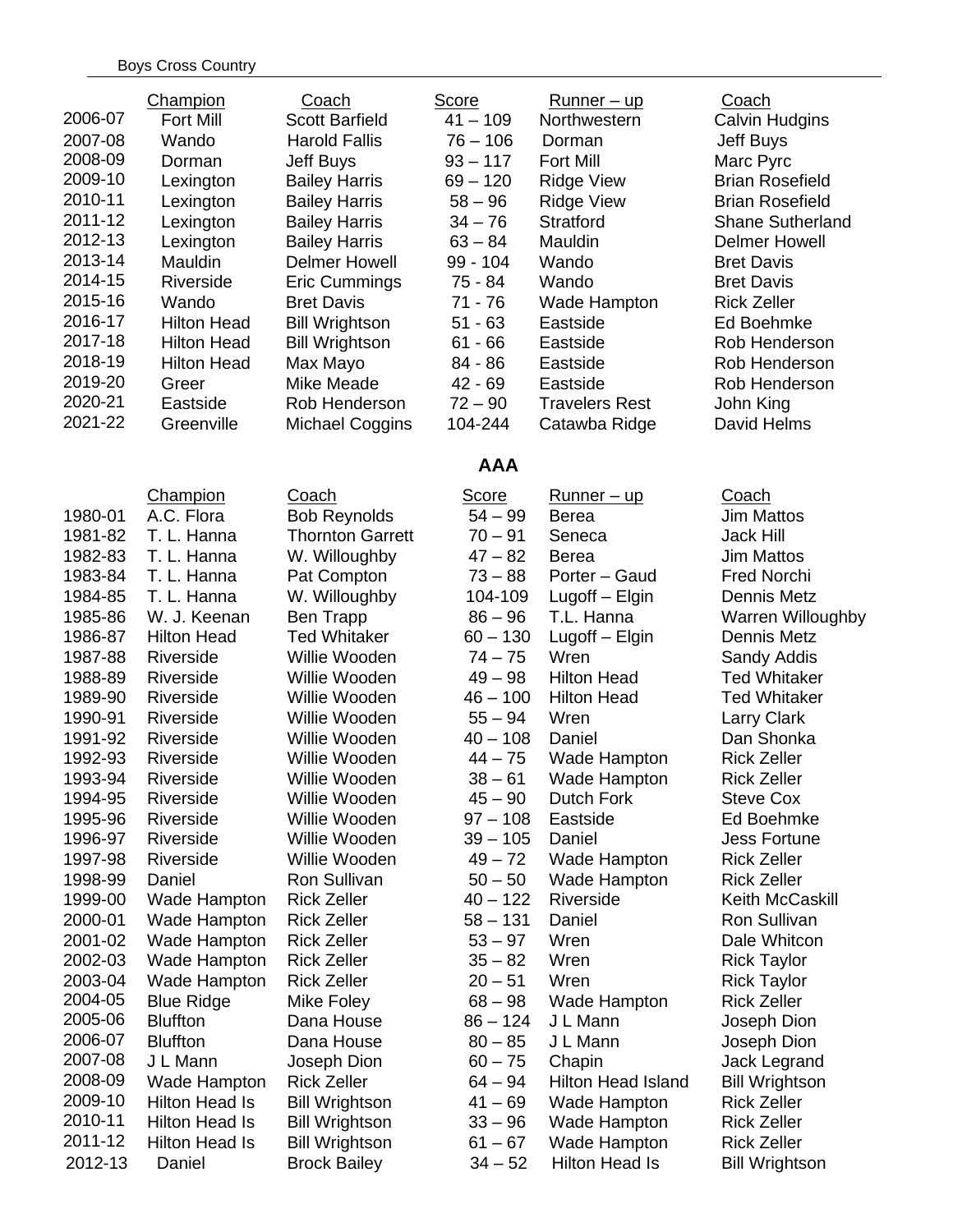Boys Cross Country

|         | Champion              | Coach                 | Score      | $Runner - up$         | Coach                  |
|---------|-----------------------|-----------------------|------------|-----------------------|------------------------|
| 2013-14 | <b>Hilton Head Is</b> | <b>Bill Wrightson</b> | $45 - 81$  | Eastside              | Ed Boehmke             |
| 2014-15 | <b>Hilton Head Is</b> | <b>Bill Wrightson</b> | $21 - 118$ | Eastside              | Ed Boehmke             |
| 2015-16 | <b>Hilton Head Is</b> | <b>Bill Wrightson</b> | $18 - 70$  | Eastside              | Ed Boehmke             |
| 2016-17 | Powdersville          | Libby Holliday        | 103-136    | <b>Bishop England</b> | <b>Tony Colizzi</b>    |
| 2017-18 | Waccamaw              | Robert Delbagno       | 71 - 97    | <b>Bishop England</b> | <b>Tony Colizzi</b>    |
| 2018-19 | <b>Bishop England</b> | <b>Tony Colizzi</b>   | $50 - 68$  | Waccamaw              | Robert Delbagno        |
| 2019-20 | May River             | Katherine Rosenblum   | $64 - 118$ | Academic Magnet       | <b>Timothy Limbert</b> |
| 2020-21 | <b>Bishop England</b> | <b>Tony Colizzi</b>   | $56 - 90$  | Pendleton             | Warren Wheeler         |
| 2021-22 | <b>Bishop England</b> | <b>Tony Colizzi</b>   | 75-246     | Pendleton             | <b>Warren Wheeler</b>  |
|         |                       |                       |            |                       |                        |

# **AA**

|         | Champion              | Coach                 | Score      | Runner – up           | Coach                    |
|---------|-----------------------|-----------------------|------------|-----------------------|--------------------------|
| 1981-82 | N. M.Beach            | Alan H. Connie        | $33 - 89$  | Porter - Gaud         | <b>Fred Norchi</b>       |
|         |                       |                       |            | Liberty               | Mark Bagwell             |
| 1982-83 | Greenville            | <b>Bill Johnson</b>   | $18 - 84$  | Porter - Gaud         | <b>Fred Norchi</b>       |
| 1992-93 | <b>Christ Church</b>  | Rodney Adamee         | $88 - 88$  | N. Myrtle Beach       | <b>Frank Moorhead</b>    |
| 1993-94 | Crescent              | Jim Crawford          | $61 - 79$  | Chapin                | <b>Jack LeGrand</b>      |
| 1994-95 | Chapin                | <b>Jack LeGrand</b>   | $59 - 85$  | Pelion                | Mark Bedenbaugh          |
| 1995-96 | Pelion                | M. Bedenbaugh         | $61 - 77$  | Ben Lippen            | George Johnson           |
| 1996-97 | Ben Lippen            | George Johnson        | $37 - 103$ | Chapin                | <b>Jack LeGrand</b>      |
| 1997-98 | Ben Lippen            | <b>Rod Arters</b>     | $88 - 95$  | Liberty               | Dan Shonka               |
| 1998-99 | Liberty               | Dan Shonka            | 131 - 155  | Chesnee               | Eric Luedeman            |
| 1999-00 | Pendleton             | <b>Mike Davis</b>     | 162 - 163  | West-Oak              | David Thorsland          |
| 2000-01 | Palmetto              | <b>Teeka Pearl</b>    | 107 - 126  | Emerald               | <b>Travis Harris</b>     |
| 2001-02 | Emerald               | <b>Travis Harris</b>  | 124 - 156  | Palmetto              | <b>Teeka Pearl</b>       |
| 2002-03 | Emerald               | <b>Travis Harris</b>  | $77 - 96$  | <b>Christ Church</b>  | Rodney Adamee            |
| 2003-04 | <b>Blue Ridge</b>     | Mike Foley            | 98 - 133   | Liberty               | <b>Winnical Robinson</b> |
| 2004-05 | Gilbert               | Jimmy Copeland        | 77 - 114   |                       |                          |
| 2005-06 | Pendleton             | <b>Warren Wheeler</b> | 94 - 126   | <b>Bishop England</b> | <b>Tony Colizzi</b>      |
| 2006-07 | Pendleton             | <b>Warren Wheeler</b> | $82 - 85$  | <b>Bishop England</b> | <b>Tony Colizzi</b>      |
| 2007-08 | Pendleton             | <b>Warren Wheeler</b> | 48 - 85    | <b>Broome</b>         | <b>Steven Frye</b>       |
| 2008-09 | <b>Bishop England</b> | <b>Tony Colizzi</b>   | $47 - 101$ | Pendleton             | <b>Warren Wheeler</b>    |
| 2009-10 | <b>Bishop England</b> | <b>Tony Colizzi</b>   | $56 - 68$  | Liberty               | Mike Riggins             |
| 2010-11 | <b>Broome</b>         | <b>Skip Frye</b>      | $41 - 58$  | <b>Bishop England</b> | <b>Tony Colizzi</b>      |
| 2011-12 | <b>Bishop England</b> | <b>Tony Colizzi</b>   | $53 - 81$  | Liberty               | Mike Riggins             |
| 2012-13 | Pendleton             | <b>Warren Wheeler</b> | $76 - 92$  | Academic Magnet       | Brian Johnson            |
| 2013-14 | Academic Magnet       | <b>Brian Johnson</b>  | $38 - 78$  | Waccamaw              | Robert Delbagno          |
| 2014-15 | Academic Magnet       | <b>Brian Johnson</b>  | $36 - 101$ | Waccamaw              | Robert Delbagno          |
| 2015-16 | Academic Magnet       | <b>Brian Johnson</b>  | $29 - 98$  | Waccamaw              | Robert Delbagno          |
| 2016-17 | St. Joseph's          | George Carr           | $32 - 52$  | Academic Magnet       | <b>Brian Johnsen</b>     |
| 2017-18 | St. Joseph's          | George Carr           | $39 - 47$  | Academic Magnet       | Brian Johnsen            |
| 2020-21 | Greer Middle Col.     | Dave Smith            | 44-68      | <b>Philip Simmons</b> | <b>Josh Michael</b>      |
| 2021-22 | Greer Middle Col.     | Dave Smith            | 17-295     | <b>Christ Church</b>  | <b>Charlie Woodard</b>   |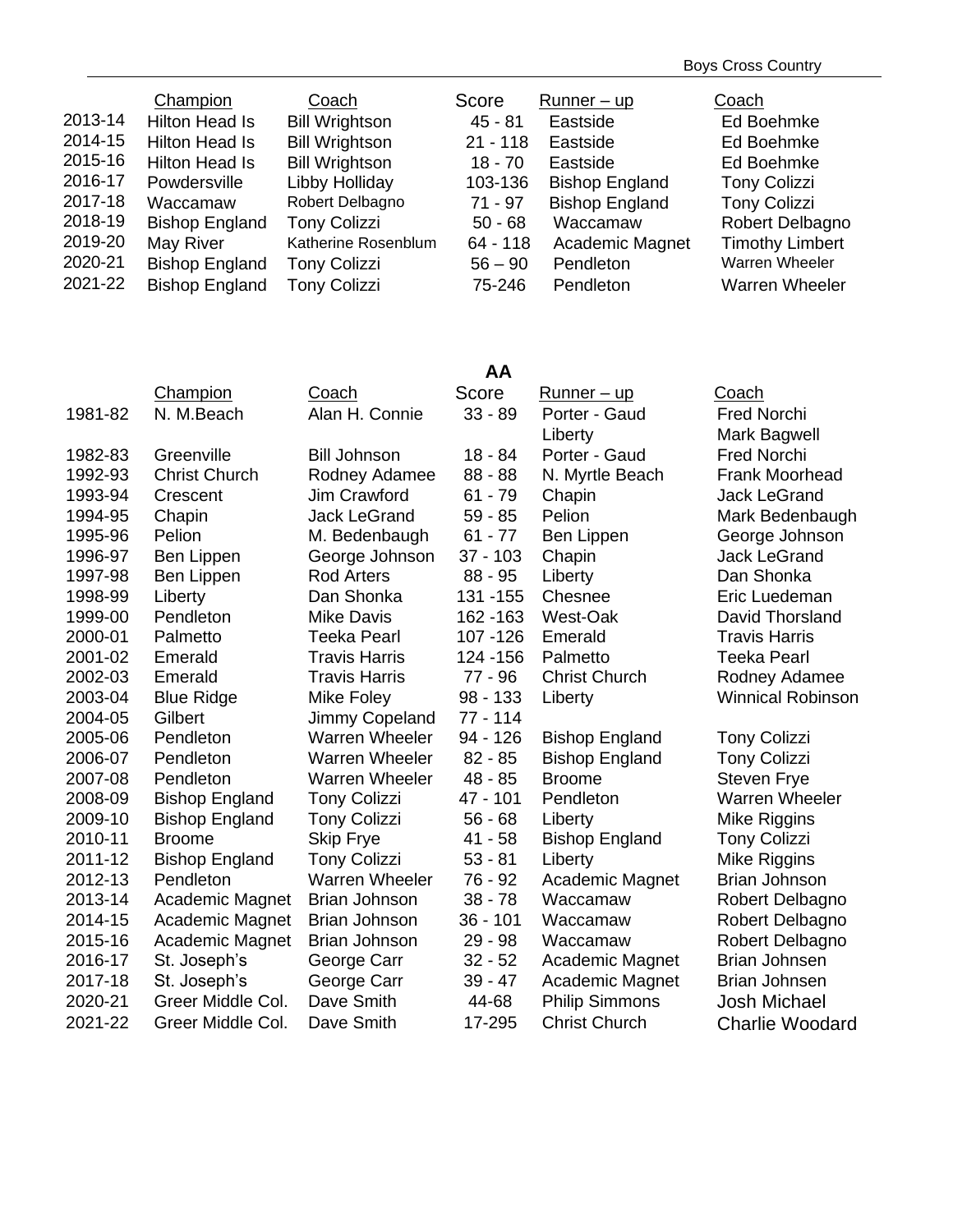|         |                      |                     | A         |                      |                     |
|---------|----------------------|---------------------|-----------|----------------------|---------------------|
|         | Champion             | Coach               | Score     | Runner – up          | Coach               |
| 2007-08 | <b>Christ Church</b> | Rodney Adamee       | $35 - 50$ | Academic Magnet      | Jon Phillips        |
| 2008-09 | Landrum              | Jeremy Darby        | 41 - 70   | Academic Magnet      | Jon Phillips        |
| 2009-10 | Landrum              | Jeremy Darby        | $43 - 82$ | <b>Christ Church</b> | Rodney Adamee       |
| 2010-11 | Landrum              | Jeremy Darby        | $44 - 74$ | <b>Christ Church</b> | Rodney Adamee       |
| 2011-12 | <b>Christ Church</b> | Rodney Adamee       | $59 - 74$ | Landrum              | Jeremy Darby        |
| 2012-13 | St. Joseph's         | George Carr         | $51 - 67$ | <b>Christ Church</b> | Rodney Adamee       |
| 2013-14 | St. Joseph's         | George Carr         | 42-44     | <b>Christ Church</b> | Rodney Adamee       |
| 2014-15 | Greer MC             | David Smith         | $35 - 59$ | <b>Christ Church</b> | Rodney Adamee       |
| 2015-16 | St. Joseph's         | George Carr         | $24 - 71$ | Greer MC             | David Smith         |
| 2016-17 | <b>Dixie</b>         | <b>Brian Gamble</b> | $28 - 90$ | Green Sea-Floyds     | Phyllis Elvington   |
| 2017-18 | Governor's Sch.      | Mike Rhodes         | $42 - 46$ | <b>Dixie</b>         | <b>Brian Gamble</b> |
| 2020-21 | <b>Dixie</b>         | <b>Brian Gamble</b> | 26-29     | Southside Christian  | <b>Tim Gibbons</b>  |
| 2021-22 | Southside Christ     | <b>Tim Gibbons</b>  | 23-316    | <b>Dixie</b>         | <b>Brian Gamble</b> |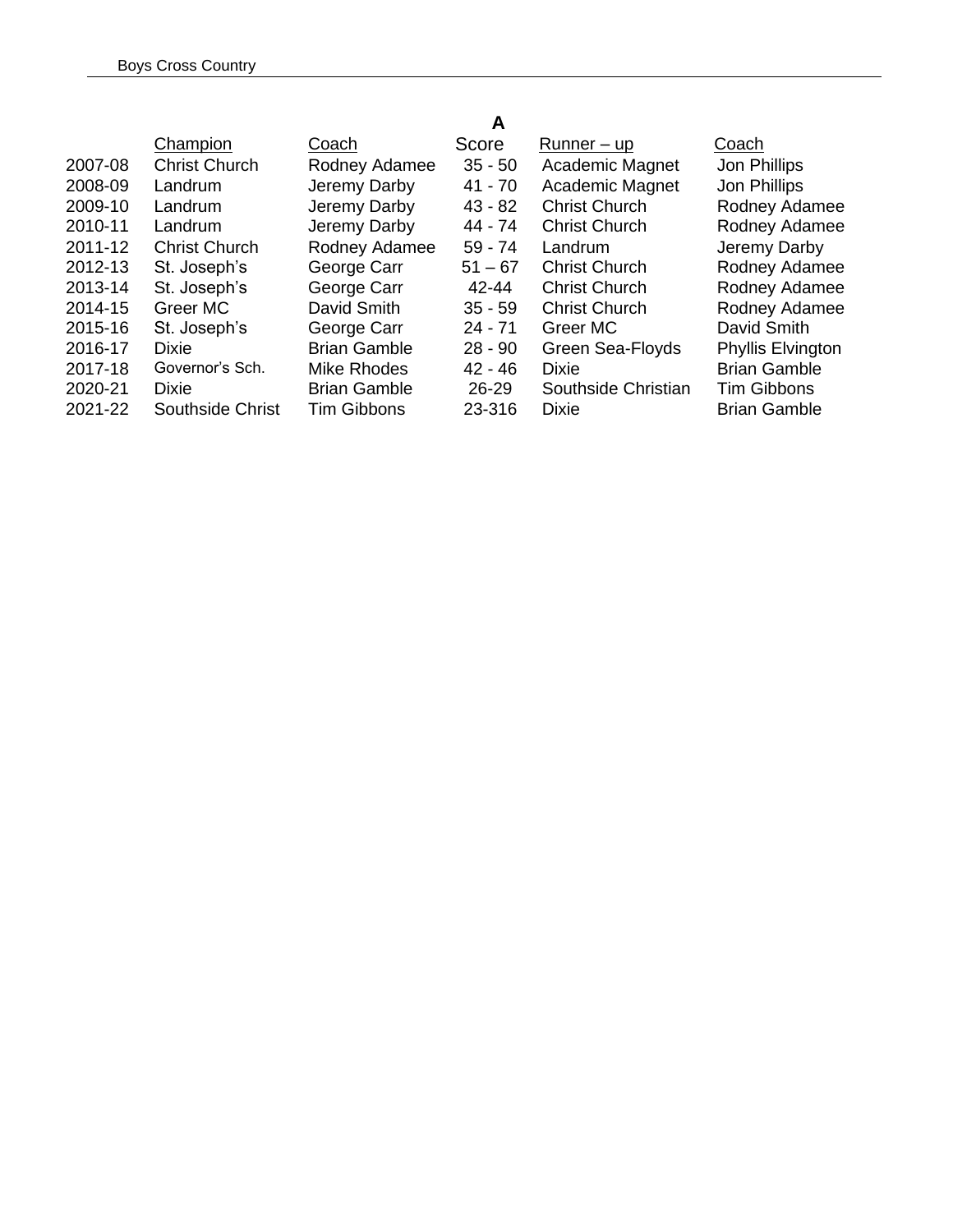|         |                           |                       | <b>INDIVIDUAL CHAMPIONS</b> |                 |                          |
|---------|---------------------------|-----------------------|-----------------------------|-----------------|--------------------------|
|         | Champion                  | School                | Time                        | <b>Distance</b> | <b>Site</b>              |
| 1970-71 | <b>Steve Bolin</b>        | York                  | 11:34                       | 2.25 Miles      | Alice Drive Junior High  |
| 1971-72 | <b>Halston Taylor</b>     | <b>Spring Valley</b>  | 12:48                       | 2.5 Miles       | Alice Drive Junior High  |
| 1972-73 | <b>Halston Taylor</b>     | <b>Spring Valley</b>  | 12:15                       | 2.5 Miles       | Alice Drive Junior High  |
| 1973-74 | <b>Terry Bradwell</b>     | Airport               | 12:43                       | 2.5 Miles       | Alice Drive Junior High  |
| 1974-75 | Lee Davis                 | Fort Johnson          | 15:34                       | 2.95 Miles      | Sesqui - Centennial Park |
| 1975-76 | David Luhrs               | <b>Bishop England</b> | 16:08                       | 2.95 Miles      | Sesqui - Centennial Park |
| 1976-77 | <b>Max Minter</b>         | Lower Richland        | 16:25                       | 3:05 Miles      | Sesqui - Centennial Park |
| 1977-78 | Joey Byers                | <b>Rock Hill</b>      | 15:58                       | 3:05 Miles      | Sesqui - Centennial Park |
| 1978-79 | <b>Greg Wimer</b>         | Irmo                  | 15:46                       | 3.05 Miles      | Sesqui - Centennial Park |
| 1979-80 | <b>Greg Wimer</b>         | Irmo                  | 15:56                       | 5000 Meters     | Sesqui - Centennial Park |
|         |                           |                       | <b>AAAAA</b>                |                 |                          |
|         | Champion                  | School                | <u>Time</u>                 | <b>Distance</b> | <b>Site</b>              |
| 2016-17 | Patrick Spychalski        | Wando                 | 15:40                       | 5000 Meters     | <b>CU Sandhills</b>      |
| 2017-18 | Wynn Johnson              | Dorman                | 15:38                       | 5000 Meters     | <b>CU Sandhills</b>      |
| 2018-19 | Dolan Owens               | James Island          | 15:40.15                    | 5000 Meters     | <b>CU Sandhills</b>      |
| 2019-20 | Zane Jackson              | Cane Bay              | 15:18.42                    | 5000 Meters     | Carolina Cup             |
| 2020-21 | Zander Jeffcoat           | Lexington             | 15:24.93                    | 5000 Meters     | <b>CU Sandhills</b>      |
| 2021-22 | Jake Liebert              | Wando                 | 15:42.9                     | 5000 Meters     | <b>CU Sandhills</b>      |
|         |                           |                       | <b>AAAA</b>                 |                 |                          |
|         | Champion                  | School                | <u>Time</u>                 | <b>Distance</b> | <b>Site</b>              |
| 1980-81 | Ken Costello              | Irmo                  | 16:03                       | 5000 Meters     | <b>Hilton Field</b>      |
| 1981-82 | Ken Costello              | Irmo                  | 16:06                       | 5000 Meters     | <b>Hilton Field</b>      |
| 1982-83 | Ken Costello              | Irmo                  | 15:15                       | 5000 Meters     | <b>Hilton Field</b>      |
| 1983-84 | <b>Terance Herrington</b> | Hartsville            | 15:03                       | 5000 Meters     | <b>Hilton Field</b>      |
| 1984-85 | <b>Gary Arnold</b>        | Mauldin               | 15:30                       | 5000 Meters     | <b>Hilton Field</b>      |
| 1985-86 | John Inman                | Summerville           | 15:20                       | 5000 Meters     | <b>Hilton Field</b>      |
| 1986-87 | <b>Dennis Humphries</b>   | <b>Spring Valley</b>  | 16:09                       | 5000 Meters     | <b>Hilton Field</b>      |
| 1987-88 | <b>Chris Woolfolk</b>     | <b>Spring Valley</b>  | 15:38                       | 5000 Meters     | <b>Hilton Field</b>      |
| 1988-89 | Alan Richardson           | Eastside              | 15:31                       | 5000 Meters     | <b>Hilton Field</b>      |
| 1989-90 | <b>Matthew Gainey</b>     | Rock Hill             | 15:44                       | 5000 Meters     | <b>Hilton Field</b>      |
| 1990-91 | Marc Davis                | Spartanburg           | 15:25                       | 5000 Meters     | <b>Hilton Field</b>      |
| 1991-92 | Marc Davis                | Spartanburg           | 15:21                       | 5000 Meters     | <b>Hilton Field</b>      |
| 1992-93 | Ryan Blackston            | Easley                | 16:01                       | 5000 Meters     | <b>Hilton Field</b>      |
| 1993-94 | John McMillian            | Summerville           | 16:00                       | 5000 Meters     | <b>Hilton Field</b>      |
| 1994-95 | Darren Cline              | Hillcrest (S)         | 16:02                       | 5000 Meters     | <b>Hilton Field</b>      |
| 1995-96 | Darren Cline              | Hillcrest (S)         | 15:39                       | 5000 Meters     | <b>Hilton Field</b>      |
| 1996-97 | <b>Everett Ernst</b>      | Dutch Fork            | 15:42                       | 5000 Meters     | <b>Hilton Field</b>      |
| 1997-98 | <b>Everett Ernst</b>      | <b>Dutch Fork</b>     | 15:48                       | 5000 Meters     | <b>Hilton Field</b>      |
| 1998-99 | David Adams               | <b>Hilton Head</b>    | 15:24                       | 5000 Meters     | <b>Hilton Field</b>      |
| 1999-00 | David Adama               | <b>Hilton Head</b>    | 14:37                       | 5000 Meters     | <b>Hilton Field</b>      |
| 2000-01 | <b>Reed Fisher</b>        | Irmo                  | 15:43                       | 5000 Meters     | <b>Hilton Field</b>      |
| 2001-02 | <b>Peter Raines</b>       | <b>Fort Mill</b>      | 16:09                       | 5000 Meters     | <b>CU Sandhills</b>      |
| 2002-03 | <b>Fred Smith</b>         | Sumter                | 16:02                       | 5000 Meters     | <b>CU Sandhills</b>      |
| 2003-04 | <b>Brian Raymond</b>      | <b>Spring Valley</b>  | 15:38                       | 5000 Meters     | <b>Hilton Field</b>      |
| 2004-05 | <b>Reid Wilson</b>        | <b>Spring Valley</b>  | 16:15                       | 5000 Meters     | <b>CU Sandhills</b>      |
| 2005-06 | Chad Holt                 | Mauldin               | 15:59                       | 5000 Meters     | <b>CU Sandhills</b>      |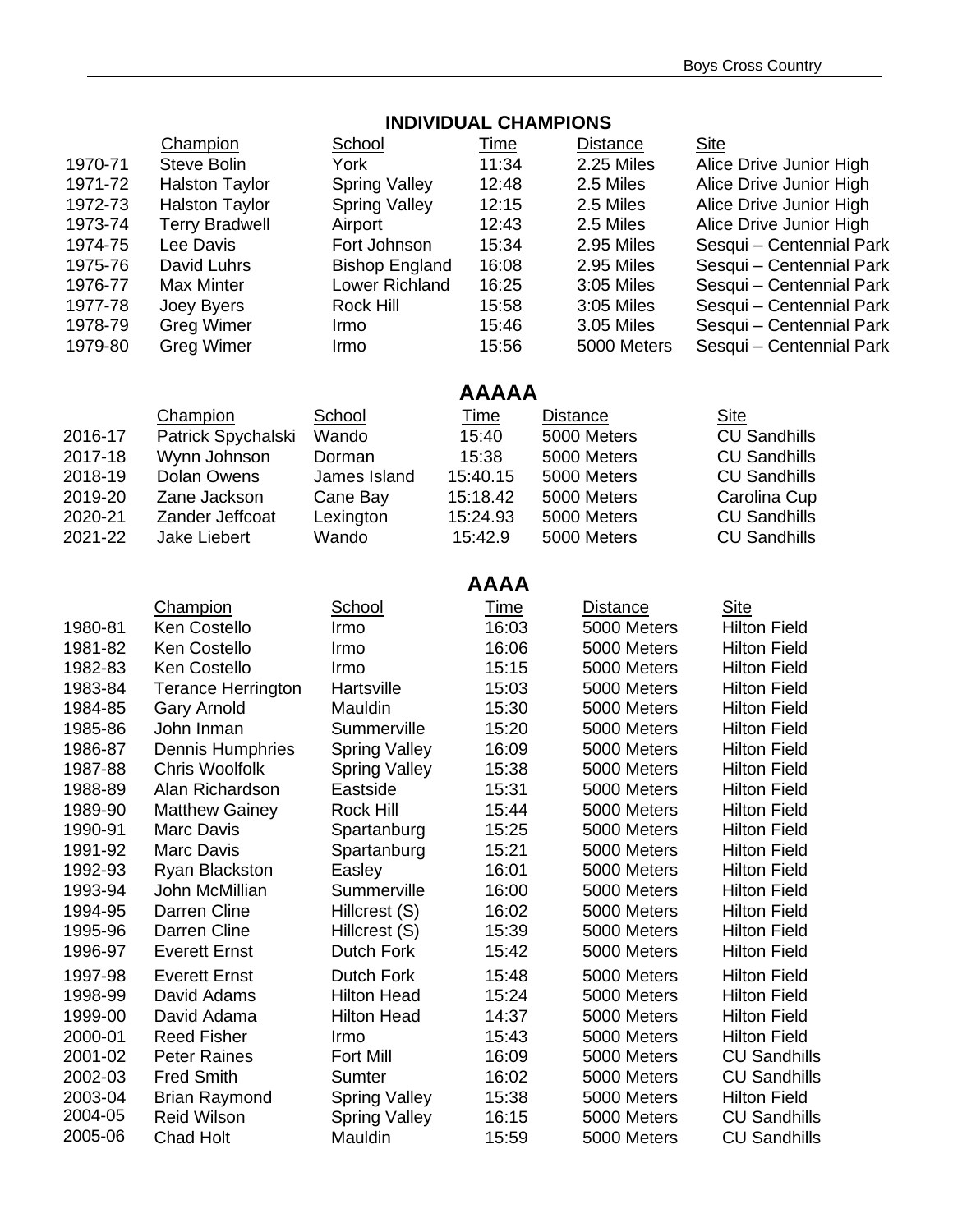## Boys Cross Country

| 2006-07<br>2007-08<br>2008-09<br>2009-10<br>2010-11<br>2011-12<br>2012-13<br>2013-14<br>2014-15<br>2015-16<br>2016-17<br>2017-18<br>2018-19<br>2019-20<br>2020-21<br>2021-22 | Joshua Walker<br>Mark Blackmon<br>Mark Blackmon<br>Mark Blackmon<br><b>Roland Hakes</b><br><b>Roland Hakes</b><br><b>Tony Morales</b><br>Zach Langston<br>Jackson Ellenburg<br>Jackson Ellenburg<br><b>Ben Gilman</b><br>Sam Gilman<br>Alex Zangra<br><b>Coen Roberts</b><br>Sam Rich<br>Sam Rich | Lexington<br><b>Fort Mill</b><br><b>Fort Mill</b><br><b>Fort Mill</b><br>Dutch Fork<br>Dutch Fork<br>Lexington<br>Lexington<br><b>Ashley Ridge</b><br><b>Ashley Ridge</b><br><b>Hilton Head Isl</b><br><b>Hilton Head Isl</b><br>Daniel<br>Greer<br>Catawba Ridge<br>Catawba Ridge | 15:44<br>15:55<br>15:44<br>15:47<br>15:34<br>15:10<br>15:25<br>15:27<br>15:28.54<br>15:30<br>15:49<br>15:36<br>15:30.67<br>15:04.16<br>15:08.07<br>15:20.9 | 5000 Meters<br>5000 Meters<br>5000 Meters<br>5000 Meters<br>5000 Meters<br>5000 Meters<br>5000 Meters<br>5000 Meters<br>5000 Meters<br>5000 Meters<br>5000 Meters<br>5000 Meters<br>5000 Meters<br>5000 Meters<br>5000 Meters<br>5000 Meters | <b>CU Sandhills</b><br><b>CU Sandhills</b><br><b>CU Sandhills</b><br><b>CU Sandhills</b><br><b>CU Sandhills</b><br><b>CU Sandhills</b><br><b>CU Sandhills</b><br><b>CU Sandhills</b><br><b>CU Sandhills</b><br><b>CU Sandhills</b><br><b>CU Sandhills</b><br><b>CU Sandhills</b><br><b>CU Sandhills</b><br>Carolina Cup<br><b>CU Sandhills</b><br><b>CU Sandhills</b> |
|------------------------------------------------------------------------------------------------------------------------------------------------------------------------------|---------------------------------------------------------------------------------------------------------------------------------------------------------------------------------------------------------------------------------------------------------------------------------------------------|------------------------------------------------------------------------------------------------------------------------------------------------------------------------------------------------------------------------------------------------------------------------------------|------------------------------------------------------------------------------------------------------------------------------------------------------------|----------------------------------------------------------------------------------------------------------------------------------------------------------------------------------------------------------------------------------------------|-----------------------------------------------------------------------------------------------------------------------------------------------------------------------------------------------------------------------------------------------------------------------------------------------------------------------------------------------------------------------|
|                                                                                                                                                                              |                                                                                                                                                                                                                                                                                                   |                                                                                                                                                                                                                                                                                    | <b>AAA</b>                                                                                                                                                 |                                                                                                                                                                                                                                              |                                                                                                                                                                                                                                                                                                                                                                       |
|                                                                                                                                                                              | Champion                                                                                                                                                                                                                                                                                          | School                                                                                                                                                                                                                                                                             | Time                                                                                                                                                       | <b>Distance</b>                                                                                                                                                                                                                              | <b>Site</b>                                                                                                                                                                                                                                                                                                                                                           |
| 1980-81                                                                                                                                                                      | <b>Ransom Givines</b>                                                                                                                                                                                                                                                                             | A.C. Flora                                                                                                                                                                                                                                                                         | 16:40                                                                                                                                                      | 5000 Meters                                                                                                                                                                                                                                  | <b>Hilton Field</b>                                                                                                                                                                                                                                                                                                                                                   |
| 1981-82                                                                                                                                                                      | <b>Eddie Wright</b>                                                                                                                                                                                                                                                                               | Seneca                                                                                                                                                                                                                                                                             | 16:28                                                                                                                                                      | 5000 Meters                                                                                                                                                                                                                                  | <b>Hilton Field</b>                                                                                                                                                                                                                                                                                                                                                   |
| 1982-83                                                                                                                                                                      | <b>Stewart Uldrick</b>                                                                                                                                                                                                                                                                            | <b>McDuffie</b>                                                                                                                                                                                                                                                                    | 15:47                                                                                                                                                      | 5000 Meters                                                                                                                                                                                                                                  | <b>Hilton Field</b>                                                                                                                                                                                                                                                                                                                                                   |
| 1983-84                                                                                                                                                                      | <b>Ray Griffin</b>                                                                                                                                                                                                                                                                                | Greenville                                                                                                                                                                                                                                                                         | 15:09                                                                                                                                                      | 5000 Meters                                                                                                                                                                                                                                  | <b>Hilton Field</b>                                                                                                                                                                                                                                                                                                                                                   |
| 1984-85                                                                                                                                                                      | <b>Ray Griffin</b>                                                                                                                                                                                                                                                                                | Greenville                                                                                                                                                                                                                                                                         | 16:01                                                                                                                                                      | 5000 Meters                                                                                                                                                                                                                                  | <b>Hilton Field</b>                                                                                                                                                                                                                                                                                                                                                   |
| 1985-86                                                                                                                                                                      | <b>Ernie Shepard</b>                                                                                                                                                                                                                                                                              | Wren                                                                                                                                                                                                                                                                               | 15:27                                                                                                                                                      | 5000 Meters                                                                                                                                                                                                                                  | <b>Hilton Field</b>                                                                                                                                                                                                                                                                                                                                                   |
| 1986-87                                                                                                                                                                      | <b>Ernie Shepard</b>                                                                                                                                                                                                                                                                              | Wren                                                                                                                                                                                                                                                                               | 15:35                                                                                                                                                      | 5000 Meters                                                                                                                                                                                                                                  | <b>Hilton Field</b>                                                                                                                                                                                                                                                                                                                                                   |
| 1987-88                                                                                                                                                                      | <b>Ernie Shepard</b>                                                                                                                                                                                                                                                                              | Wren                                                                                                                                                                                                                                                                               | 14:45*                                                                                                                                                     | 5000 Meters                                                                                                                                                                                                                                  | <b>Hilton Field</b>                                                                                                                                                                                                                                                                                                                                                   |
| 1988-89                                                                                                                                                                      | Kevin Kelly                                                                                                                                                                                                                                                                                       | Seneca                                                                                                                                                                                                                                                                             | 15:35                                                                                                                                                      | 5000 Meters                                                                                                                                                                                                                                  | <b>Hilton Field</b>                                                                                                                                                                                                                                                                                                                                                   |
| 1989-90                                                                                                                                                                      | Phil Hargrove                                                                                                                                                                                                                                                                                     | Riverside                                                                                                                                                                                                                                                                          | 16:13                                                                                                                                                      | 5000 Meters                                                                                                                                                                                                                                  | <b>Hilton Field</b>                                                                                                                                                                                                                                                                                                                                                   |
| 1990-91                                                                                                                                                                      | <b>Phil Hargrove</b>                                                                                                                                                                                                                                                                              | Riverside                                                                                                                                                                                                                                                                          | 16:04                                                                                                                                                      | 5000 Meters                                                                                                                                                                                                                                  | <b>Hilton Field</b>                                                                                                                                                                                                                                                                                                                                                   |
|                                                                                                                                                                              | <b>Scott Autrey</b>                                                                                                                                                                                                                                                                               | Wren                                                                                                                                                                                                                                                                               | 16:04                                                                                                                                                      | 5000 Meters                                                                                                                                                                                                                                  | <b>Hilton Field</b>                                                                                                                                                                                                                                                                                                                                                   |
| 1991-92                                                                                                                                                                      | Joe Harris                                                                                                                                                                                                                                                                                        | T.L. Hanna                                                                                                                                                                                                                                                                         | 16:11                                                                                                                                                      | 5000 Meters                                                                                                                                                                                                                                  | <b>Hilton Field</b>                                                                                                                                                                                                                                                                                                                                                   |
| 1992-93                                                                                                                                                                      | <b>Joe Harris</b>                                                                                                                                                                                                                                                                                 | T.L. Hanna                                                                                                                                                                                                                                                                         | 15:47                                                                                                                                                      | 5000 Meters                                                                                                                                                                                                                                  | <b>Hilton Field</b>                                                                                                                                                                                                                                                                                                                                                   |
| 1993-94                                                                                                                                                                      | <b>Joe Harris</b>                                                                                                                                                                                                                                                                                 | T.L. Hanna                                                                                                                                                                                                                                                                         | 15:41                                                                                                                                                      | 5000 Meters                                                                                                                                                                                                                                  | <b>Hilton Field</b>                                                                                                                                                                                                                                                                                                                                                   |
| 1994-95                                                                                                                                                                      | <b>William Dickerson</b>                                                                                                                                                                                                                                                                          | Wren                                                                                                                                                                                                                                                                               | 15:37                                                                                                                                                      | 5000 Meters                                                                                                                                                                                                                                  | <b>Hilton Field</b>                                                                                                                                                                                                                                                                                                                                                   |
| 1995-96                                                                                                                                                                      | <b>Everette Ernst</b>                                                                                                                                                                                                                                                                             | Dutch Fork                                                                                                                                                                                                                                                                         | 16:16                                                                                                                                                      | 5000 Meters                                                                                                                                                                                                                                  | <b>Hilton Field</b>                                                                                                                                                                                                                                                                                                                                                   |
| 1996-97                                                                                                                                                                      | Andy Goodwin                                                                                                                                                                                                                                                                                      | Wade Hampton                                                                                                                                                                                                                                                                       | 16:05                                                                                                                                                      | 5000 Meters                                                                                                                                                                                                                                  | <b>Hilton Field</b>                                                                                                                                                                                                                                                                                                                                                   |
| 1997-98                                                                                                                                                                      | David Adams                                                                                                                                                                                                                                                                                       | <b>Hilton Head</b>                                                                                                                                                                                                                                                                 | 15:48                                                                                                                                                      | 5000 Meters                                                                                                                                                                                                                                  | <b>Hilton Field</b>                                                                                                                                                                                                                                                                                                                                                   |
| 1998-99                                                                                                                                                                      | Jesse Woodard                                                                                                                                                                                                                                                                                     | Daniel                                                                                                                                                                                                                                                                             | 15:57                                                                                                                                                      | 5000 Meters                                                                                                                                                                                                                                  | <b>Hilton Field</b>                                                                                                                                                                                                                                                                                                                                                   |
| 1999-00                                                                                                                                                                      | Michael Hatch                                                                                                                                                                                                                                                                                     | J. L. Mann                                                                                                                                                                                                                                                                         | 15:57                                                                                                                                                      | 5000 Meters                                                                                                                                                                                                                                  | <b>Hilton Field</b>                                                                                                                                                                                                                                                                                                                                                   |
| 2000-01                                                                                                                                                                      | <b>Brandon Bartholomew</b>                                                                                                                                                                                                                                                                        | J. L. Mann                                                                                                                                                                                                                                                                         | 15:25                                                                                                                                                      | 5000 Meters                                                                                                                                                                                                                                  | <b>Hilton Field</b>                                                                                                                                                                                                                                                                                                                                                   |
| 2001-02                                                                                                                                                                      | Jacob McCaskill                                                                                                                                                                                                                                                                                   | Riverside                                                                                                                                                                                                                                                                          | 16:08                                                                                                                                                      | 5000 Meters                                                                                                                                                                                                                                  | <b>CU Sandhills</b>                                                                                                                                                                                                                                                                                                                                                   |
| 2002-03                                                                                                                                                                      | <b>Jacob McCaskill</b>                                                                                                                                                                                                                                                                            | Riverside                                                                                                                                                                                                                                                                          | 16:04                                                                                                                                                      | 5000 Meters                                                                                                                                                                                                                                  | <b>CU Sandhills</b>                                                                                                                                                                                                                                                                                                                                                   |
| 2003-04                                                                                                                                                                      | <b>Jeff Crane</b>                                                                                                                                                                                                                                                                                 | Wade Hampton                                                                                                                                                                                                                                                                       | 15:56                                                                                                                                                      | 5000 Meters                                                                                                                                                                                                                                  | <b>Hilton Field</b>                                                                                                                                                                                                                                                                                                                                                   |
| 2004-05                                                                                                                                                                      | <b>Exley McCormick</b>                                                                                                                                                                                                                                                                            | Daniel                                                                                                                                                                                                                                                                             | 17:01                                                                                                                                                      | 5000 Meters                                                                                                                                                                                                                                  | <b>CU Sandhills</b>                                                                                                                                                                                                                                                                                                                                                   |
| 2005-06                                                                                                                                                                      | <b>Chris Scanlon</b>                                                                                                                                                                                                                                                                              | J L Mann                                                                                                                                                                                                                                                                           | 15:51                                                                                                                                                      | 5000 Meters                                                                                                                                                                                                                                  | <b>CU Sandhills</b>                                                                                                                                                                                                                                                                                                                                                   |
| 2006-07                                                                                                                                                                      | Luke Lovelace                                                                                                                                                                                                                                                                                     | Chapin                                                                                                                                                                                                                                                                             | 15:41                                                                                                                                                      | 5000 Meters                                                                                                                                                                                                                                  | <b>CU Sandhills</b>                                                                                                                                                                                                                                                                                                                                                   |
| 2007-08                                                                                                                                                                      | Luke Lovelace                                                                                                                                                                                                                                                                                     | Chapin                                                                                                                                                                                                                                                                             | 15:10                                                                                                                                                      | 5000 Meters                                                                                                                                                                                                                                  | <b>CU Sandhills</b>                                                                                                                                                                                                                                                                                                                                                   |
| 2008-09                                                                                                                                                                      | <b>Aaron Ramirez</b>                                                                                                                                                                                                                                                                              | Woodmont                                                                                                                                                                                                                                                                           | 15:45                                                                                                                                                      | 5000 Meters                                                                                                                                                                                                                                  | <b>CU Sandhills</b>                                                                                                                                                                                                                                                                                                                                                   |
| 2009-10                                                                                                                                                                      | <b>Aaron Ramirez</b>                                                                                                                                                                                                                                                                              | Woodmont                                                                                                                                                                                                                                                                           | 15:45                                                                                                                                                      | 5000 Meters                                                                                                                                                                                                                                  | <b>CU Sandhills</b>                                                                                                                                                                                                                                                                                                                                                   |
| 2010-11                                                                                                                                                                      | <b>Kevin Ketner</b>                                                                                                                                                                                                                                                                               | <b>Nation Ford</b>                                                                                                                                                                                                                                                                 | 15:59                                                                                                                                                      | 5000 Meters                                                                                                                                                                                                                                  | <b>CU Sandhills</b>                                                                                                                                                                                                                                                                                                                                                   |
| 2011-12                                                                                                                                                                      | <b>Jack Manesiotis</b>                                                                                                                                                                                                                                                                            | Hilton Head Is.                                                                                                                                                                                                                                                                    | 15:36                                                                                                                                                      | 5000 Meters                                                                                                                                                                                                                                  | <b>CU Sandhills</b>                                                                                                                                                                                                                                                                                                                                                   |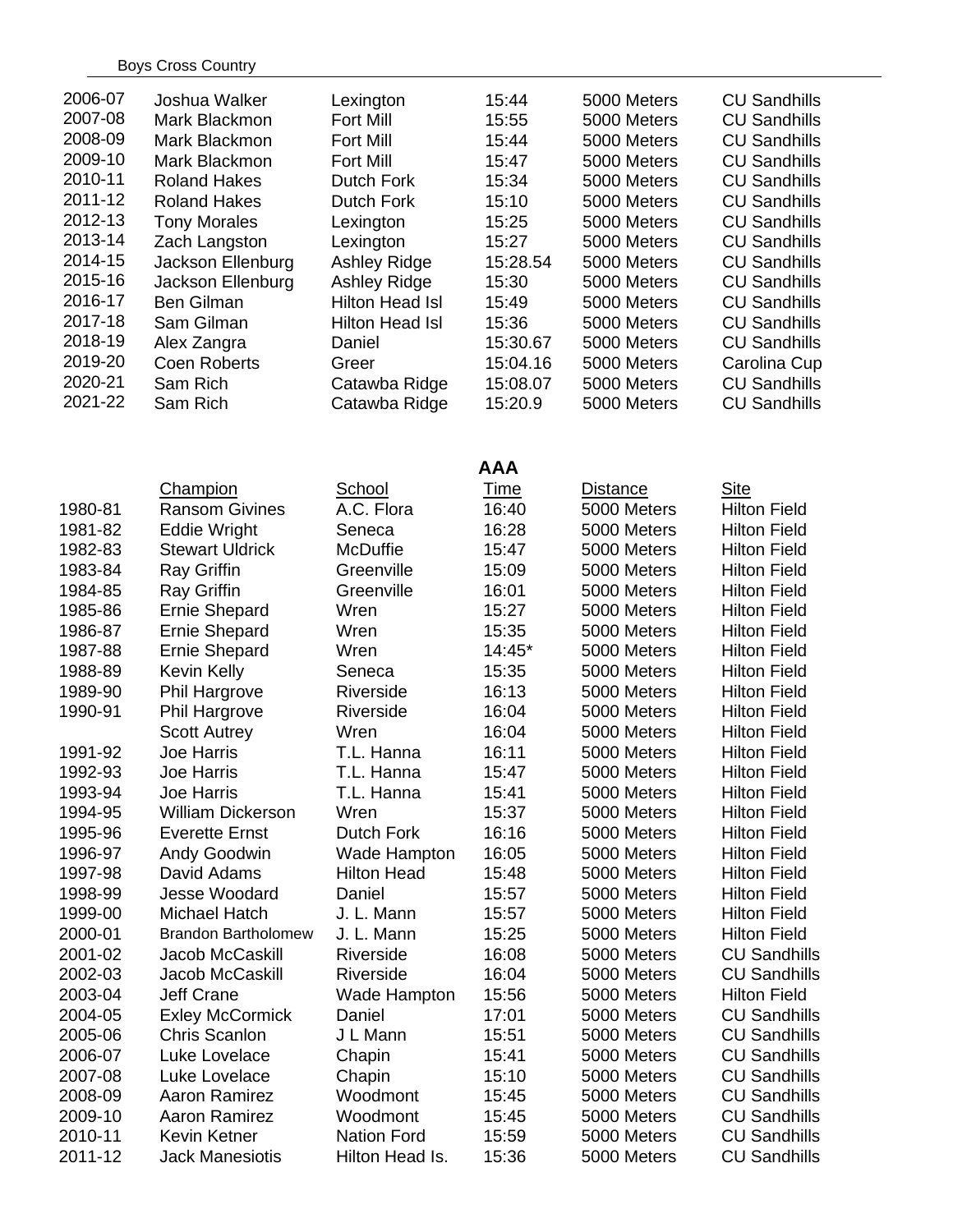| 2012-13<br>2013-14<br>2014-15<br>2015-16<br>2016-17<br>2017-18<br>2018-19<br>2019-20<br>2020-21<br>2021-22 | Andre Ivankovic<br>Gabe Haughey<br>Jacob Slann<br><b>Ben Gilman</b><br>Michael Spearman<br>Sam Boykin<br><b>Colin Baker</b><br>Ronan O'Neill<br>Ronan O'Neill<br>Ronan O'Neill | Daniel<br>Daniel<br>Daniel<br>Hilton Head Is.<br><b>West Oak</b><br><b>Bishop England</b><br>Academic Mag<br>Pendleton<br>Pendleton<br>Pendleton<br>*State Record | 15:24<br>15:17<br>15:35.59<br>16:02<br>16:34<br>16:36<br>14:48.53<br>15:58.92<br>16:07.93<br>15:55.0 | 5000 Meters<br>5000 Meters<br>5000 Meters<br>5000 Meters<br>5000 Meters<br>5000 Meters<br>5000 Meters<br>5000 Meters<br>5000 Meters<br>5000 Meters | <b>CU Sandhills</b><br><b>CU Sandhills</b><br><b>CU Sandhills</b><br><b>CU Sandhills</b><br><b>CU Sandhills</b><br><b>CU Sandhills</b><br><b>CU Sandhills</b><br>Carolina Cup<br><b>CU Sandhills</b><br><b>CU Sandhills</b> |
|------------------------------------------------------------------------------------------------------------|--------------------------------------------------------------------------------------------------------------------------------------------------------------------------------|-------------------------------------------------------------------------------------------------------------------------------------------------------------------|------------------------------------------------------------------------------------------------------|----------------------------------------------------------------------------------------------------------------------------------------------------|-----------------------------------------------------------------------------------------------------------------------------------------------------------------------------------------------------------------------------|
|                                                                                                            |                                                                                                                                                                                |                                                                                                                                                                   | AA                                                                                                   |                                                                                                                                                    |                                                                                                                                                                                                                             |
|                                                                                                            | <b>Champion</b>                                                                                                                                                                | School                                                                                                                                                            | Time                                                                                                 | <b>Distance</b>                                                                                                                                    | <b>Site</b>                                                                                                                                                                                                                 |
| 1980-81                                                                                                    | <b>Bryant Rapley</b>                                                                                                                                                           | <b>SCSDB</b>                                                                                                                                                      | 17:35                                                                                                | 5000 Meters                                                                                                                                        | <b>Hilton Field</b>                                                                                                                                                                                                         |
| 1982-83                                                                                                    | <b>Robert Sitton</b>                                                                                                                                                           | Greenville                                                                                                                                                        | 15:29                                                                                                | 5000 Meters                                                                                                                                        | <b>Hilton Field</b>                                                                                                                                                                                                         |
|                                                                                                            | 1983 - 91 Combined with Class AAA                                                                                                                                              |                                                                                                                                                                   |                                                                                                      |                                                                                                                                                    |                                                                                                                                                                                                                             |
| 1992-93                                                                                                    | Antonio Hanna                                                                                                                                                                  | Chesterfield                                                                                                                                                      | 16:46                                                                                                | 5000 Meters                                                                                                                                        | <b>Hilton Field</b>                                                                                                                                                                                                         |
| 1993-94                                                                                                    | Allen Gaulden                                                                                                                                                                  | Landrum                                                                                                                                                           | 16:46                                                                                                | 5000 Meters                                                                                                                                        | <b>Hilton Field</b>                                                                                                                                                                                                         |
| 1994-95                                                                                                    | Allen Gaulden                                                                                                                                                                  | Landrum                                                                                                                                                           | 16:47                                                                                                | 5000 Meters                                                                                                                                        | <b>Hilton Field</b>                                                                                                                                                                                                         |
| 1995-96                                                                                                    | Mark Wilson                                                                                                                                                                    | N. Myrtle Beach                                                                                                                                                   | 16:36                                                                                                | 5000 Meters                                                                                                                                        | <b>Hilton Field</b>                                                                                                                                                                                                         |
| 1996-97                                                                                                    | <b>Jesse Pikus</b>                                                                                                                                                             | Ben Lippen                                                                                                                                                        | 16:27                                                                                                | 5000 Meters                                                                                                                                        | <b>Hilton Field</b>                                                                                                                                                                                                         |
| 1997-98                                                                                                    | <b>Derrick Wyatt</b>                                                                                                                                                           | Liberty                                                                                                                                                           | 16:01                                                                                                | 5000 Meters                                                                                                                                        | <b>Hilton Field</b>                                                                                                                                                                                                         |
| 1998-99                                                                                                    | <b>Derrick Wyatt</b>                                                                                                                                                           | Liberty                                                                                                                                                           | 15:00                                                                                                | 5000 Meters                                                                                                                                        | <b>Hilton Field</b>                                                                                                                                                                                                         |
| 1999-00                                                                                                    | <b>Derrick Wyatt</b>                                                                                                                                                           | Liberty                                                                                                                                                           | 15:07                                                                                                | 5000 Meters                                                                                                                                        | <b>Hilton Field</b>                                                                                                                                                                                                         |
| 2000-01                                                                                                    | <b>Matt Parris</b>                                                                                                                                                             | Ninety-Six                                                                                                                                                        | 16:53                                                                                                | 5000 Meters                                                                                                                                        | <b>Hilton Field</b>                                                                                                                                                                                                         |
| 2001-02                                                                                                    | Daniel Amick                                                                                                                                                                   | Swansea                                                                                                                                                           | 16:35                                                                                                | 5000 Meters                                                                                                                                        | <b>CU Sandhills</b>                                                                                                                                                                                                         |
| 2002-03                                                                                                    | <b>Ben Sherard</b>                                                                                                                                                             | Palmetto                                                                                                                                                          | 16:23                                                                                                | 5000 Meters                                                                                                                                        | <b>CU Sandhills</b>                                                                                                                                                                                                         |
| 2003-04                                                                                                    | Jeremy Hunsaker                                                                                                                                                                | Gilbert                                                                                                                                                           | 16:43                                                                                                | 5000 Meters                                                                                                                                        | <b>Hilton Field</b>                                                                                                                                                                                                         |
| 2004-05                                                                                                    | Jeremy Hunsaker                                                                                                                                                                | Gilbert                                                                                                                                                           | 19:02                                                                                                | 5000 Meters                                                                                                                                        | <b>CU Sandhills</b>                                                                                                                                                                                                         |
| 2005-06                                                                                                    | <b>Stefan Shealy</b>                                                                                                                                                           | <b>Broome</b>                                                                                                                                                     | 16:14                                                                                                | 5000 Meters                                                                                                                                        | <b>CU Sandhills</b>                                                                                                                                                                                                         |
| 2006-07                                                                                                    | <b>Stefan Shealy</b>                                                                                                                                                           | Broome                                                                                                                                                            | 15:38                                                                                                | 5000 Meters                                                                                                                                        | <b>CU Sandhills</b>                                                                                                                                                                                                         |
| 2007-08                                                                                                    | Stefan Shealy                                                                                                                                                                  | <b>Broome</b>                                                                                                                                                     | 15:42                                                                                                | 5000 Meters                                                                                                                                        | <b>CU Sandhills</b>                                                                                                                                                                                                         |
| 2008-09                                                                                                    | A J Fitzsimmons                                                                                                                                                                | Bishop England                                                                                                                                                    | 16:32                                                                                                | 5000 Meters                                                                                                                                        | <b>CU Sandhills</b>                                                                                                                                                                                                         |
| 2009-10                                                                                                    | <b>Austin High</b>                                                                                                                                                             | Chesnee                                                                                                                                                           | 16:42                                                                                                | 5000 Meters                                                                                                                                        | <b>CU Sandhills</b>                                                                                                                                                                                                         |
| 2010-11                                                                                                    | <b>Alex Solis</b>                                                                                                                                                              | Hanahan                                                                                                                                                           | 16:23                                                                                                | 5000 Meters                                                                                                                                        | <b>CU Sandhills</b>                                                                                                                                                                                                         |
| 2011-12                                                                                                    | <b>Omar Sharif</b>                                                                                                                                                             | Eau Claire                                                                                                                                                        | 16:21                                                                                                | 5000 Meters                                                                                                                                        | <b>CU Sandhills</b>                                                                                                                                                                                                         |
| 2012-13                                                                                                    | Christian Widenhouse                                                                                                                                                           | <b>Bishop England</b>                                                                                                                                             | 16:25                                                                                                | 5000 Meters                                                                                                                                        | <b>CU Sandhills</b>                                                                                                                                                                                                         |
| 2013-14                                                                                                    | Christian Widenhouse                                                                                                                                                           | <b>Bishop England</b>                                                                                                                                             | 16:04                                                                                                | 5000 Meters                                                                                                                                        | <b>CU Sandhills</b>                                                                                                                                                                                                         |
| 2014-15                                                                                                    | Hayden Dibona                                                                                                                                                                  | Academic Mag                                                                                                                                                      | 16:08.17                                                                                             | 5000 Meters                                                                                                                                        | <b>CU Sandhills</b>                                                                                                                                                                                                         |
| 2015-16                                                                                                    | Hayden Dibona                                                                                                                                                                  | Academic Mag                                                                                                                                                      | 16:08                                                                                                | 5000 Meters                                                                                                                                        | <b>CU Sandhills</b>                                                                                                                                                                                                         |
| 2016-17                                                                                                    | Ford McCoy                                                                                                                                                                     | St. Joseph's                                                                                                                                                      | 16:12                                                                                                | 5000 Meters                                                                                                                                        | <b>CU Sandhills</b>                                                                                                                                                                                                         |
| 2017-18                                                                                                    | <b>Colin Baker</b>                                                                                                                                                             | Academic Mag                                                                                                                                                      | 15:54                                                                                                | 5000 Meters                                                                                                                                        | <b>CU Sandhills</b>                                                                                                                                                                                                         |
| 2018-19                                                                                                    | Noah Ward                                                                                                                                                                      | <b>Philip Simmons</b>                                                                                                                                             | 15:40.30                                                                                             | 5000 Meters                                                                                                                                        | <b>CU Sandhills</b>                                                                                                                                                                                                         |
| 2019-20                                                                                                    | Noah Ward                                                                                                                                                                      | <b>Philip Simmons</b>                                                                                                                                             | 15:36.84                                                                                             | 5000 Meters                                                                                                                                        | Carolina Cup                                                                                                                                                                                                                |
| 2020-21                                                                                                    | Noah Ward                                                                                                                                                                      | <b>Philip Simmons</b>                                                                                                                                             | 16:16.31                                                                                             | 5000 Meters                                                                                                                                        | <b>CU Sandhills</b>                                                                                                                                                                                                         |
| 2021-22                                                                                                    | Jake Dentler                                                                                                                                                                   | <b>Greer Middle Coll</b>                                                                                                                                          | 16:33.2                                                                                              | 5000 Meters                                                                                                                                        | <b>CU Sandhills</b>                                                                                                                                                                                                         |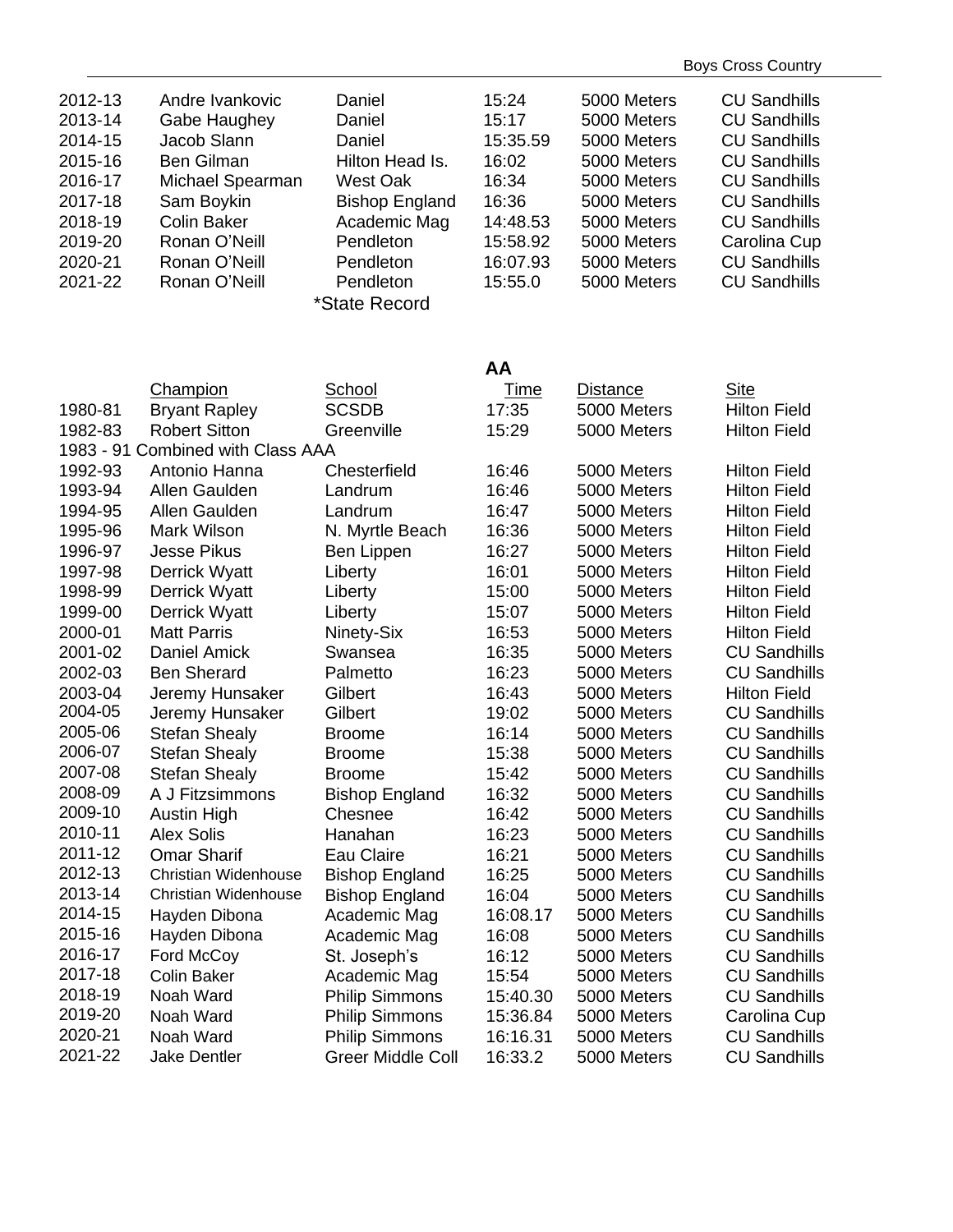|         |                               |                      | A           |             |                     |
|---------|-------------------------------|----------------------|-------------|-------------|---------------------|
|         | Champion                      | School               | <u>Time</u> | Distance    | <b>Site</b>         |
| 2006-07 | Allan DaPore                  | Academic Magnet      | 17:03       | 5000 Meters | <b>CU Sandhills</b> |
| 2007-08 | Allan DaPore                  | Academic Magnet      | 17:14       | 5000 Meters | <b>CU Sandhills</b> |
| 2008-09 | Allan DaPore                  | Academic Magnet      | 17:41       | 5000 Meters | <b>CU Sandhills</b> |
| 2009-10 | Chad Hampton                  | <b>North Central</b> | 17:00       | 5000 Meters | <b>CU Sandhills</b> |
| 2010-11 | James Quattlebaum             | <b>Christ Church</b> | 16:24       | 5000 Meters | <b>CU Sandhills</b> |
| 2011-12 | James Quattlebaum             | <b>Christ Church</b> | 15:56       | 5000 Meters | <b>CU Sandhills</b> |
| 2012-13 | James Quattlebaum             | <b>Christ Church</b> | 15:50       | 5000 Meters | <b>CU Sandhills</b> |
| 2013-14 | James Quattlebaum             | <b>Christ Church</b> | 15:15       | 5000 Meters | <b>CU Sandhills</b> |
| 2014-15 | <b>Micah Williams</b>         | Greer MC             | 15:35.69    | 5000 Meters | <b>CU Sandhills</b> |
| 2015-16 | Ford McCoy                    | St. Joseph's         | 16:47       | 5000 Meters | <b>CU Sandhills</b> |
| 2016-17 | <b>Christian Schmidt</b>      | Charleston M & S     | 18:14       | 5000 Meters | <b>CU Sandhills</b> |
| 2017-18 | Brendon McManamon             | Governor's School    | 16:13       | 5000 Meters | <b>CU Sandhills</b> |
| 2018-19 | <b>Combined with Class AA</b> |                      |             |             |                     |
| 2019-20 | Daniel Boyd                   | Dixie                | 17:36.69    | 5000 Meters | Carolina Cup        |
| 2020-21 | <b>Grayson Gibbons</b>        | Southside Christian  | 16:41.08    | 5000 Meters | <b>CU Sandhills</b> |
| 2021-22 | <b>Grayson Gibbons</b>        | Southside Christian  | 16:52.6     | 5000 Meters | <b>CU Sandhills</b> |